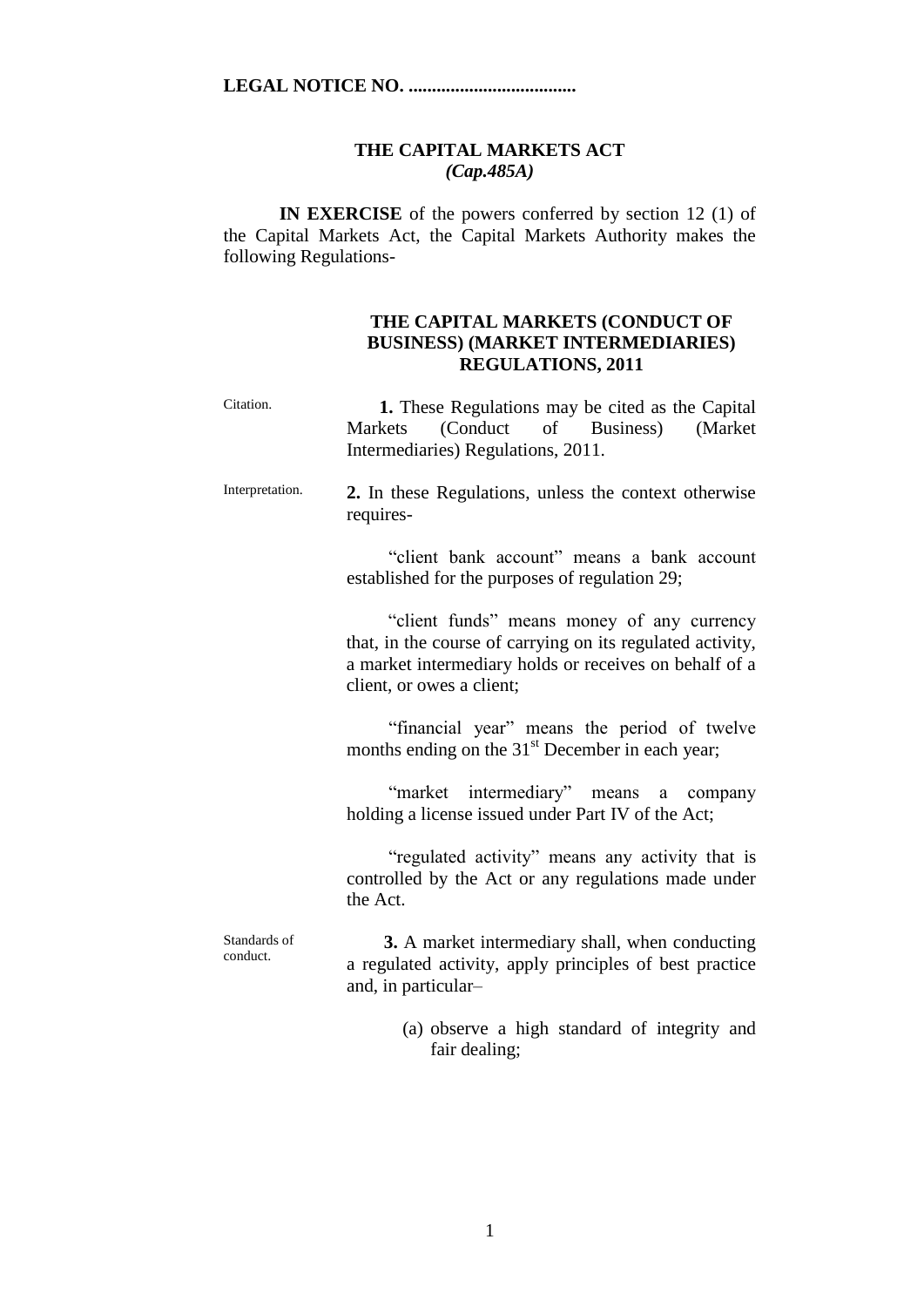- (b) act with due skill, care and diligence; and
- (c) observe high standards of market conduct.

Know your client.  **4.** (1)A market intermediary shall seek sufficient information about the client and the client's circumstances to ensure that the services provided are consistent with those circumstances.

> (2) Notwithstanding the generality of paragraph (1), a market intermediary -

- (a) shall, when recommending investments to a client or where it has discretion to act on behalf of a client, take and document reasonable steps to satisfy itself that the recommendation or discretionary action is suitable for the client, taking account of all the available alternatives;
- (b) shall not recommend, or where the market intermediary has discretion to act on behalf of a client, execute any sale or purchase that is unsuitable for the client;
- (c) shall not recommend, or where the market intermediary has discretion to act on behalf of a client, execute sales or purchases of a frequency that does not benefit the client regardless of the commission that the sales or purchases may produce; and
- (d) may execute an order of a client without satisfying itself as to its suitability only where the client agreement makes clear that the client is acting without the advice of the market intermediary.

 (3) A market intermediary shall take all reasonable steps to ensure that it does not give advice or effect a transaction, on behalf of a client, unless the advice or transaction is suitable for the client considering the facts disclosed by the client and any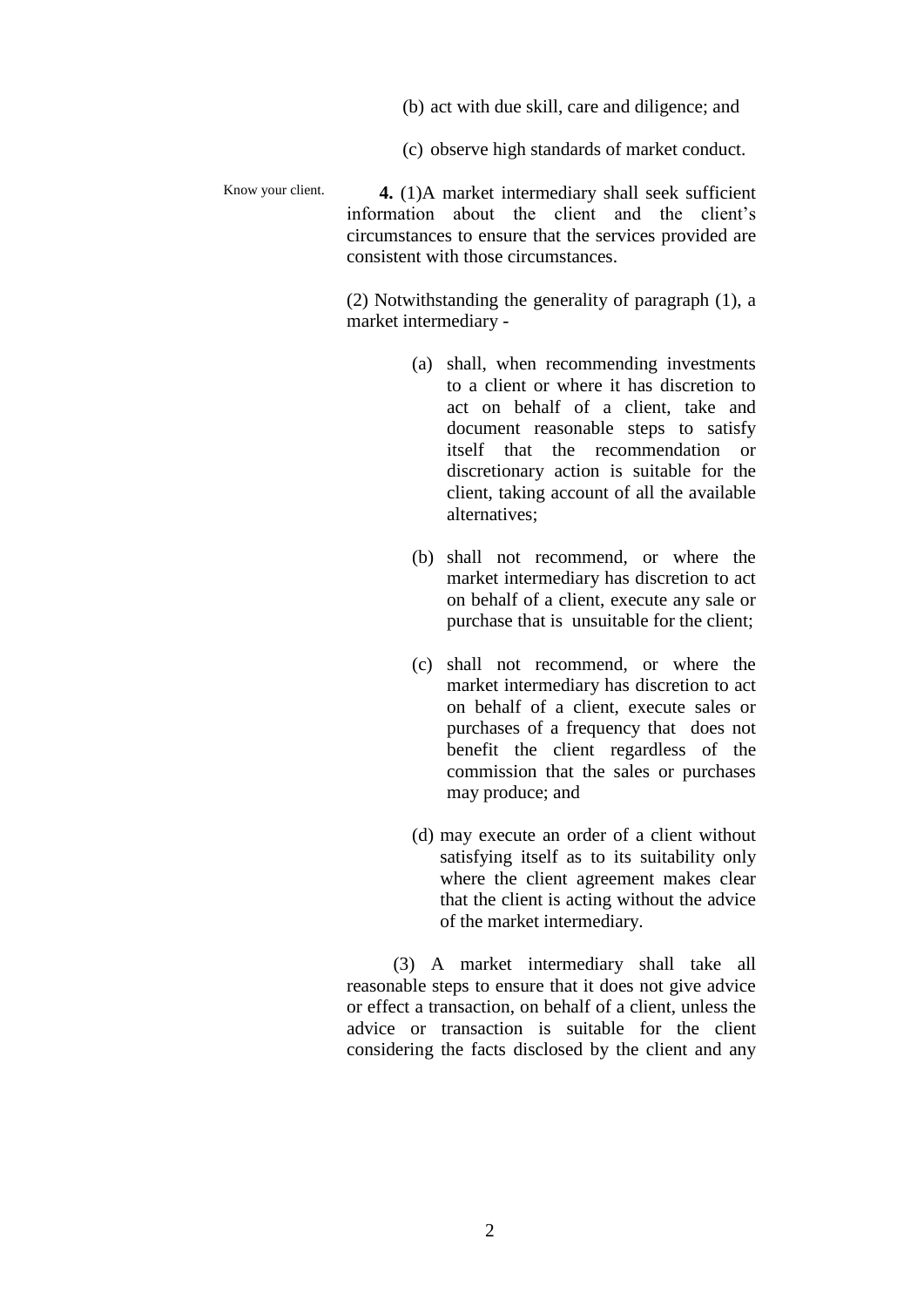other relevant facts about the client that the market intermediary is or ought to reasonably be aware of.

Independence. **5.** Where a market intermediary is advising or acting on behalf of a client, it shall ensure that any claim it makes relating to its independence or impartiality includes any limitation that there may be on its capacity.

Fair and clear communications.  **6.** A market intermediary shall ensure that any agreement, written communication, notification or information that it gives or sends to clients to whom it provides the service of a regulated activity is presented fairly and clearly.

Clients' understanding of risk.

**7.** (1) A market intermediary shall not-

- (a) recommend a transaction to a client, or effect a transaction with or for him, unless it has taken all reasonable steps to enable the client to understand the risks involved;
- (b) knowingly mislead a client on any advantages or disadvantages of a contemplated transaction; or
- (c) promise a return unless such return is contractually guaranteed.

 (2) A market intermediary shall give sufficient information to the client to ensure that the client's decisions are informed.

 (3) A market intermediary shall, when making recommendations to a client, take all reasonable steps to satisfy itself that the client has a full understanding  $of -$ 

- (a) the nature of the investment;
- (b) the fees and charges associated with the investment;
- (c) the risks of the investment;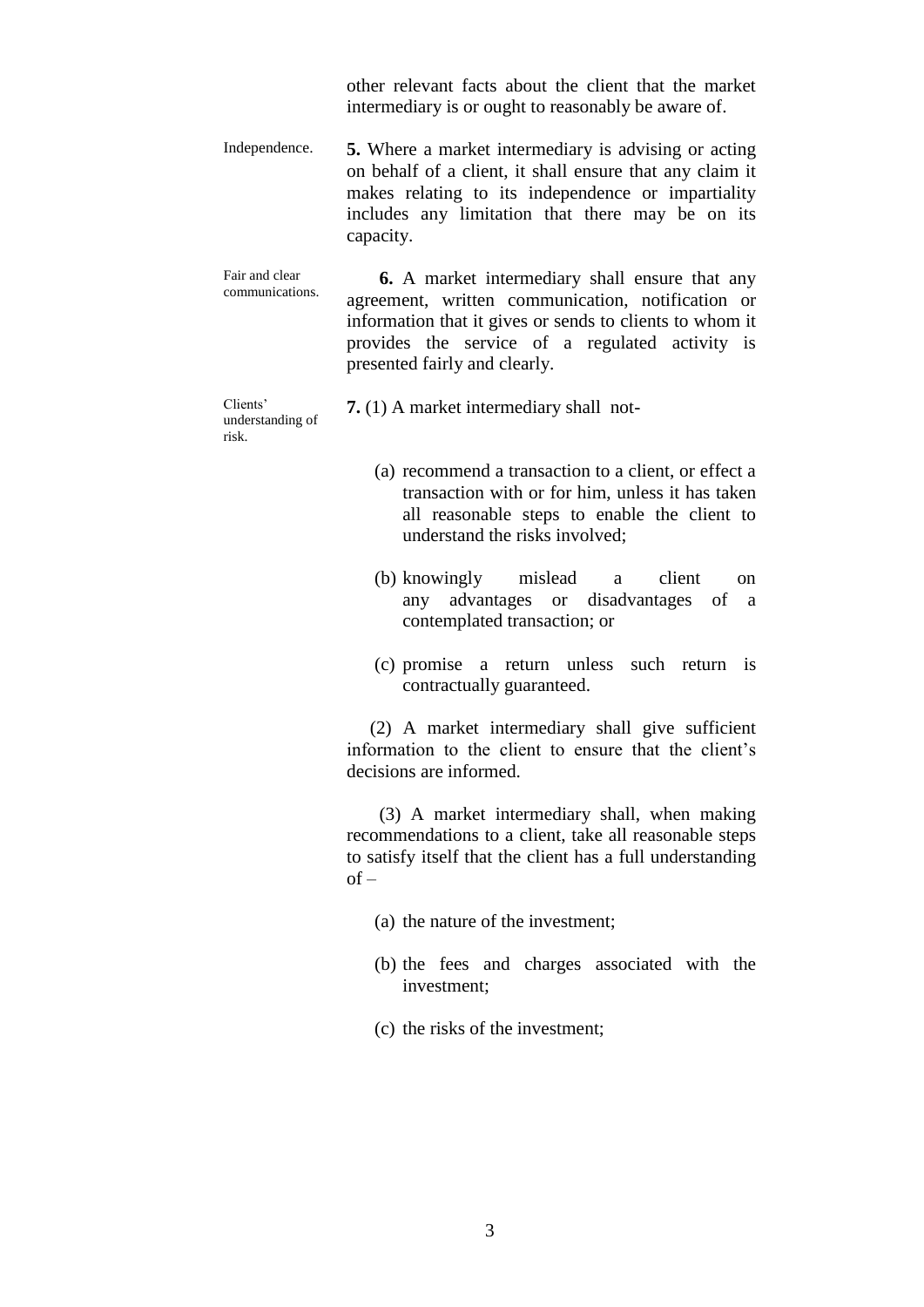- (d) the factors that are likely to affect the performance of the investment;
- (e) the terms and conditions of the investment;
- (f) the consequences of departing from the terms and conditions of the investment.
- (4) Where a market intermediary-
- (a) after giving a client an explanation, in writing, is satisfied that the client understands the information required to be given under paragraph (3), the market intermediary shall retain a copy of such explanation in its records;
- (b) gives an explanation orally, it shall send a written note of the advice to the client and retain a copy of the explanation in the client's file;
- (c) is of the opinion that an explanation is not required, because of the client's existing knowledge, it shall document that opinion in its records.
- Charges. **8.** (1) A market intermediary shall charge it's fees according to it's agreement with the client, or in the manner prescribed by the Authority.

 (2) A market intermediary shall, before providing the service of a regulated activity to a client, disclose to the client the basis for and its charges for the provision of the services and the nature and amount of any other remuneration payable by the client.

 (3) A market intermediary shall provide a statement of fees or charges to a client, for each transaction or monthly for a client on whose behalf many transactions are undertaken.

 (4) A market intermediary shall not take any fees or charges from any client's funds or liquidate client's securities for the purpose of recovering its fees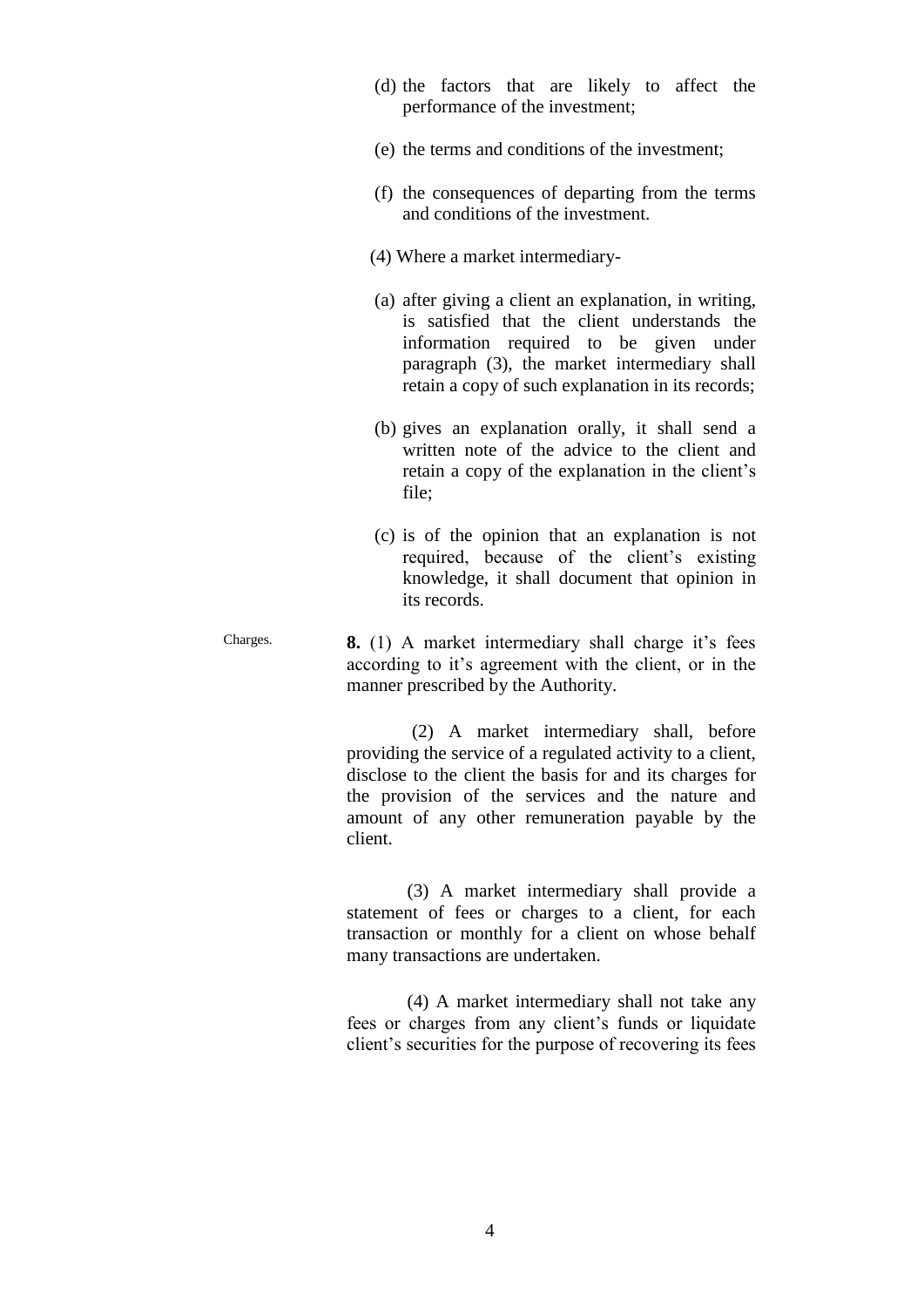|                     | or charges unless it is in accordance with the client<br>agreement or in the manner prescribed by the<br>Authority.                                                                                                                                                            |
|---------------------|--------------------------------------------------------------------------------------------------------------------------------------------------------------------------------------------------------------------------------------------------------------------------------|
| Clients'<br>rights. | 9. (1) A market intermediary shall not, in any written<br>communication or agreement, exclude or restrict –                                                                                                                                                                    |
|                     | (a) any duty or liability to a client which it has<br>under any law or under any regulations made<br>by the Authority;                                                                                                                                                         |
|                     | (b) any other duty to act with skill, care and<br>diligence that is owed to a client in connection<br>with the provision to him of the service of a<br>regulated activity;                                                                                                     |
|                     | (c) any liability owed to a client for failure to<br>exercise the degree of skill, care and diligence<br>that may reasonably be expected of it in the<br>provision of the service of a regulated activity.                                                                     |
|                     | (2) A purported exclusion or restriction<br>prohibited by these regulations shall be void and of no<br>effect.                                                                                                                                                                 |
| Cold calling.       | 10. A market intermediary shall not, for the<br>purposes of soliciting business relating to a regulated<br>activity, make unsolicited telephone calls or attend at<br>any property, unless it has established and monitors<br>the implementation of operational procedures to- |
|                     | (a) maintain a Do-Not-Call list of prospects that is<br>updated whenever any contacted person<br>requests not to be called again;                                                                                                                                              |
|                     | (b) train staff on the use of the Do-Not-Call list;                                                                                                                                                                                                                            |
|                     | (c) limit the making calls to between 8 a.m. and 5<br>p.m;                                                                                                                                                                                                                     |
|                     | (d) oblige the callers to state their first and last<br>names at the commencement of the call;                                                                                                                                                                                 |
|                     | (e) oblige the callers to state the firm's name and<br>address and the fact that it is licensed by the<br>Authority at the commencement of the call;                                                                                                                           |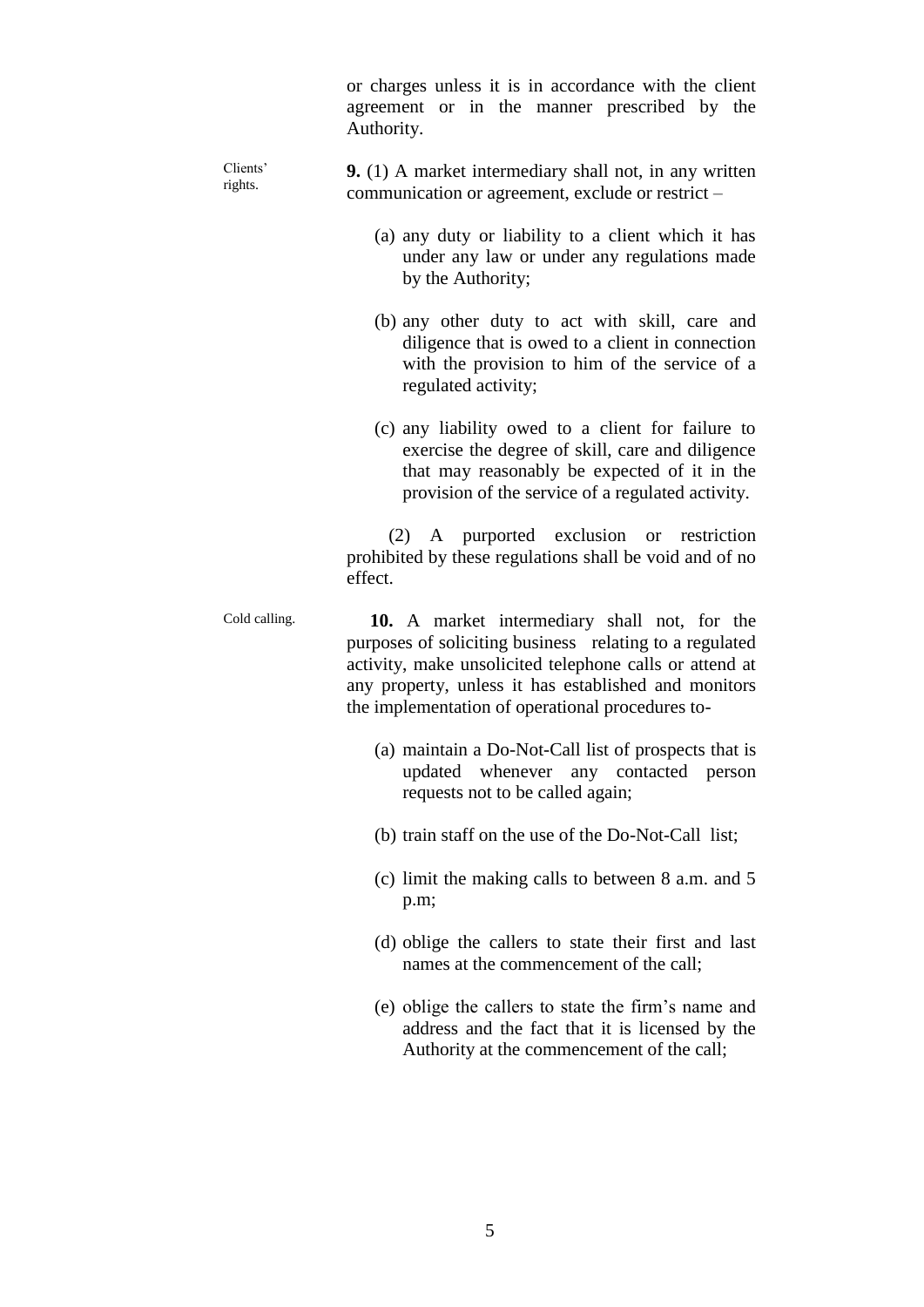- (f) oblige the caller to provide a detailed over view of any product being marketed by the market intermediary prior to soliciting any offers; (g) record and avail copies of all recordings to the Authority for inspection. Cessation of business.  **11.** Where a market intermediary intends to withdraw from a regulated activity, it shall– (a) notify the Authority and each of its clients of its intention; and (b) ensure to the satisfaction of the Authority that any business that is outstanding is properly completed or transferred to another market intermediary. Conflict of interest. **12.** (1) A market intermediary shall – (a) identify and document the conflicts of interest that are likely to occur in the course of its regulated activity; (b) adopt and document appropriate policies to minimize those conflicts by identifying the instances where it would refuse to act and, where this is not necessary, making arrangements to minimize the risk of any loss to the client; (c) avoid any conflict of interest between itself
	- and a client and where such a conflict exists, decline to act, or if it considers that the conflict can be managed, disclose it to the client and follow the policies developed to minimize damage to the client and to put the client's interests ahead of its own.

 (2) A market intermediary shall not take advantage of information it obtained from providing services to a client for its own benefit or the benefit of its employees or the benefit of another client, and where such an eventuality is likely to occur, the

6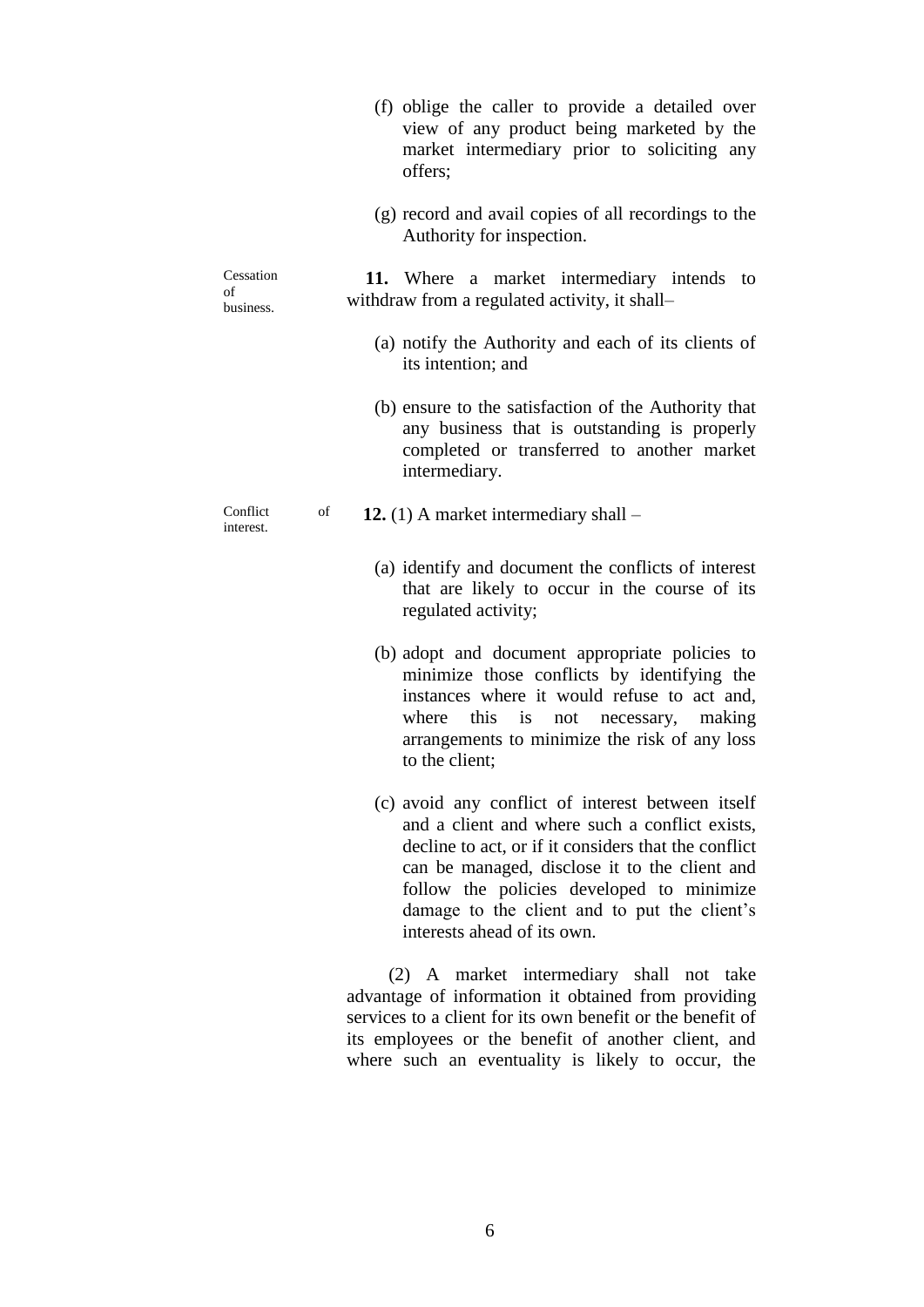market intermediary shall–

- (a) adopt and document procedures, including the erection of information barriers, barriers between information technology systems, physical barriers or even separate office locations, to minimize the possibility of information from one client being used for the benefit of another client, its employees or the market intermediary;
- (b) train employees in matters relating to the conflict of interest and the procedures developed to avoid them;
- (c) obtain undertakings from employees that they will not use information gained from the clients for their personal benefit.

 (3) Where a market intermediary has a material interest in a transaction to be entered into with or for a client, or a relationship which gives rise to a conflict of interest, the market intermediary shall not, knowingly, advise, or exercise discretion, in relation to that transaction unless it has –

- (a) disclosed the material interest or relationship that may give rise to a conflict, as the case may be, to the client; or
- (b) taken reasonable steps to ensure that neither the material interest nor relationship would adversely affect the interests of the client.

 (4) A market intermediary shall take reasonable steps to ensure that neither it nor any of its employees or agents offers or gives, or solicits or accepts, any inducement that is likely to conflict with any of the duties owed to clients.

Client agreement required.

 **13**. (1) A market intermediary shall not provide service in respect of a regulated activity unless it has entered a written agreement with the client and the service is to be provided in accordance with the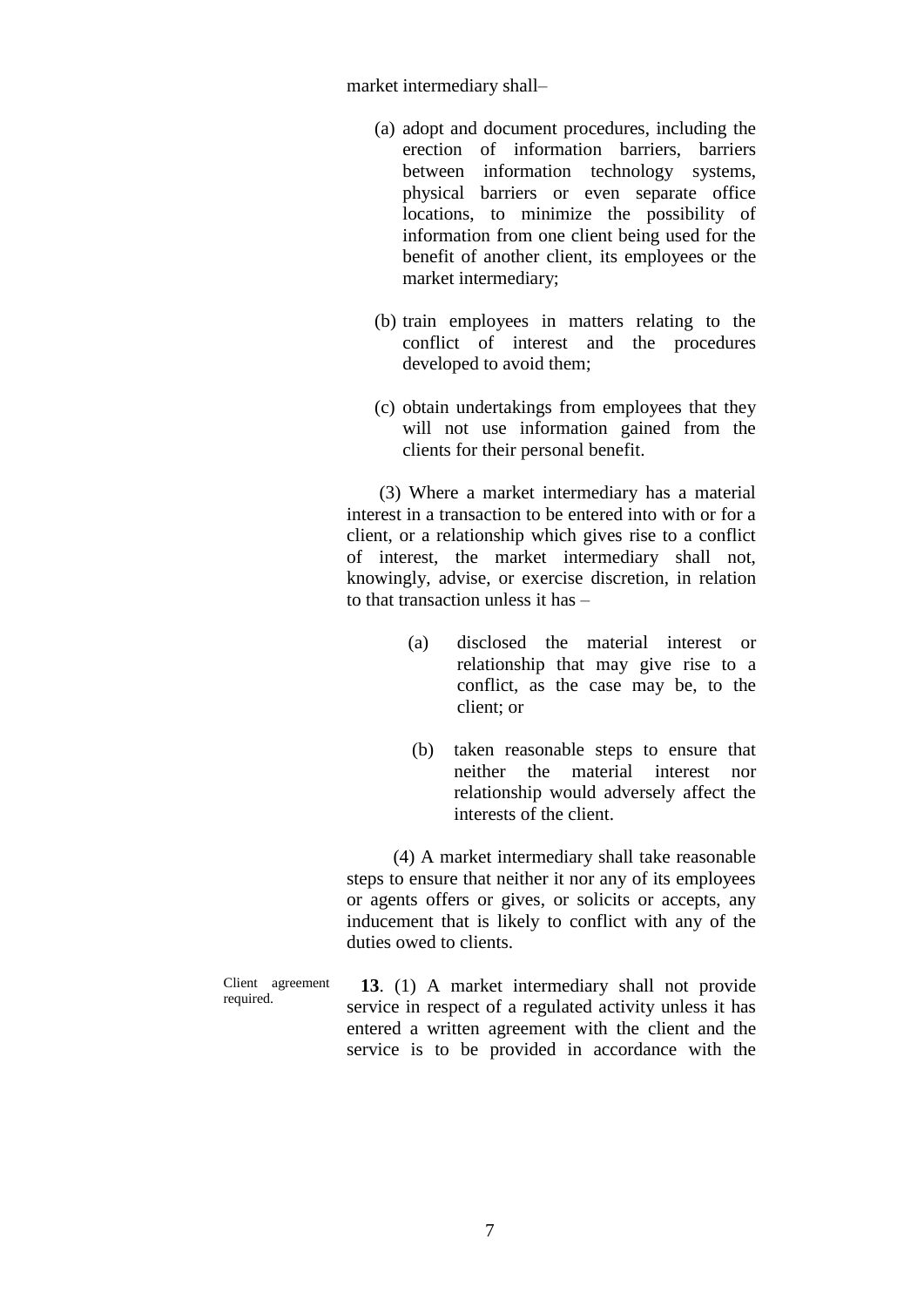agreement.

 (2) The client agreement shall set out the basis on which the market intermediary's services are provided, including–

- (a) essential information about the market intermediary, including its name, address and contact information;
- (b) the services to be provided;
- (c) the fees to be charged or the way the fees will be calculated;
- (d) the nature or basis of commissions to be received by the market intermediary from third parties in relation to the services provided to the client;
- (e) the obligations of the client, including the manner of giving instructions;
- (f) the rights of the client, including –

(i) the right to receive the title for any securities purchased;

- (ii) the right to receive a statement of all fees and charges;
- (iii) the right to information on the remuneration received by the market intermediary from third parties for the services provided, in relation to the client;
- (iv) the right to ask for information on the experience, qualifications and disciplinary history of the market intermediary;
- (v) the right to receive interest on funds held by the market intermediary on the client's behalf;
- (vi) the right to receive payment for securities sold within a specified period;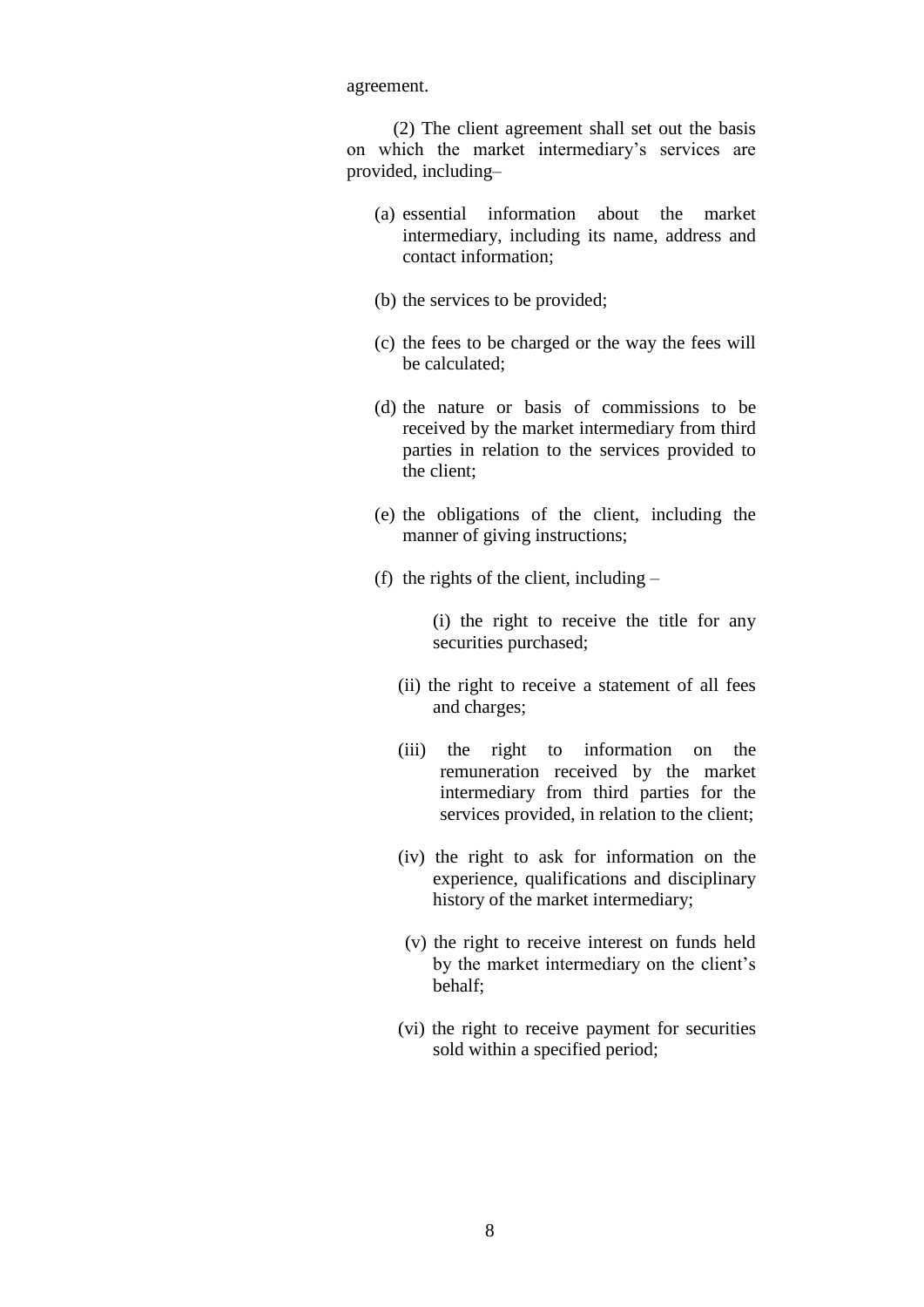- (vii) the right to see the market intermediary's conflict of interest policy;
- (viii) the right to complain and to have that complaint dealt with fairly and promptly;
- (g) the obligations of the market intermediary;
- (h) the arrangements made for securing the titles to and for the custody of securities bought including through the use of nominee accounts and the use of a custodian, where appropriate;
- (i) any conflicts of interest relating to the market intermediary;

 (j) any connections the market intermediary has with third parties that could affect the services being provided, including a requirement that the market intermediary deals through certain third parties or recommend certain investment products;

- (h) (k) the fact that the market intermediary is regulated by the Authority; and
- (l) any other terms and conditions of the agreement, including the notice to be given in respect of any changes to it or its termination.

 (3) A market intermediary and a client shall abide by the terms of the agreement.

 (4) A market intermediary shall keep the signed written agreement and give the client a copy.

Contract notes. **14.** (1) A market intermediary shall, in respect of every contract for the purchase or sale of securities it has entered into, not later than the end of the next trading day after the contract was entered into, make out a contract note which complies with paragraph (2) and where the market intermediary entered into a contract–

> (a) as agent, deliver the original contract note to the person on whose behalf it entered into the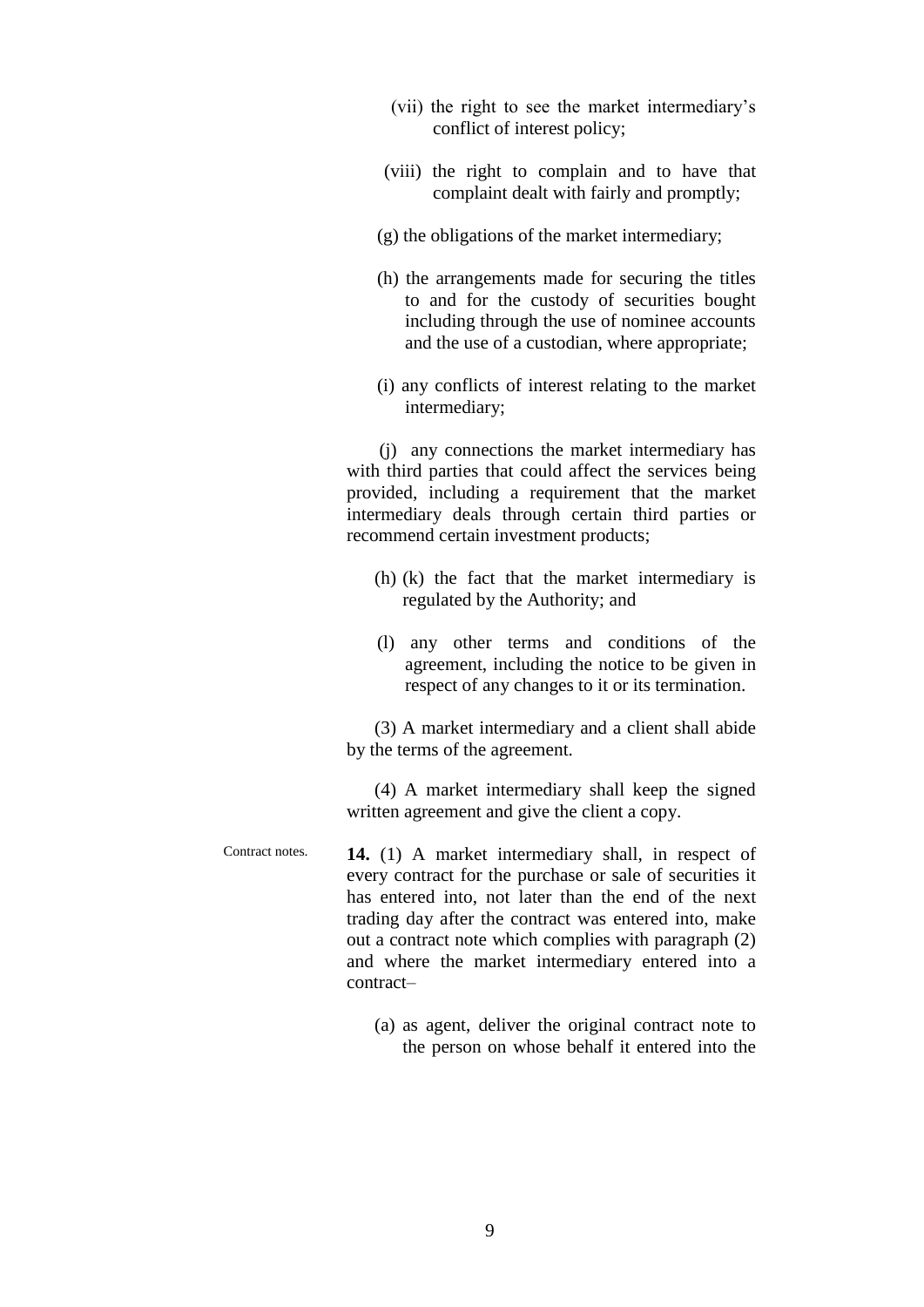## contract; or

- (b) as principal, retain the contract note for itself.
- (2) The contract note shall state-
	- (a) whether it is in respect of a purchase or sale of securities;
	- (b) whether a specific or limit price has been specified or whether the market rate should be applied in addition to the ultimate price, per unit of the securities;
- (c) the name and address of the market intermediary and the principal place at which it carries on its business;
	- (d) that the market intermediary is acting as principal or agent, where it is so acting;
	- (e) the name and address of the person, to whom the market intermediary is required to give the contract note and, where different, the name of the person for whom the transaction was undertaken;
	- (f) the date of the contract, and the date on which the contract note is made;
	- (g) the quantity and description of the securities that are the subject of the contract;
	- (h) the rate or amount of commission payable in respect of the contract;
	- (i) the amount of stamp duty, if any, payable in connection with the contract and, where applicable, in respect of the transfer;
	- (j) the date of settlement; and
	- (k) any other information as may be prescribed by the Authority to ensure that there shall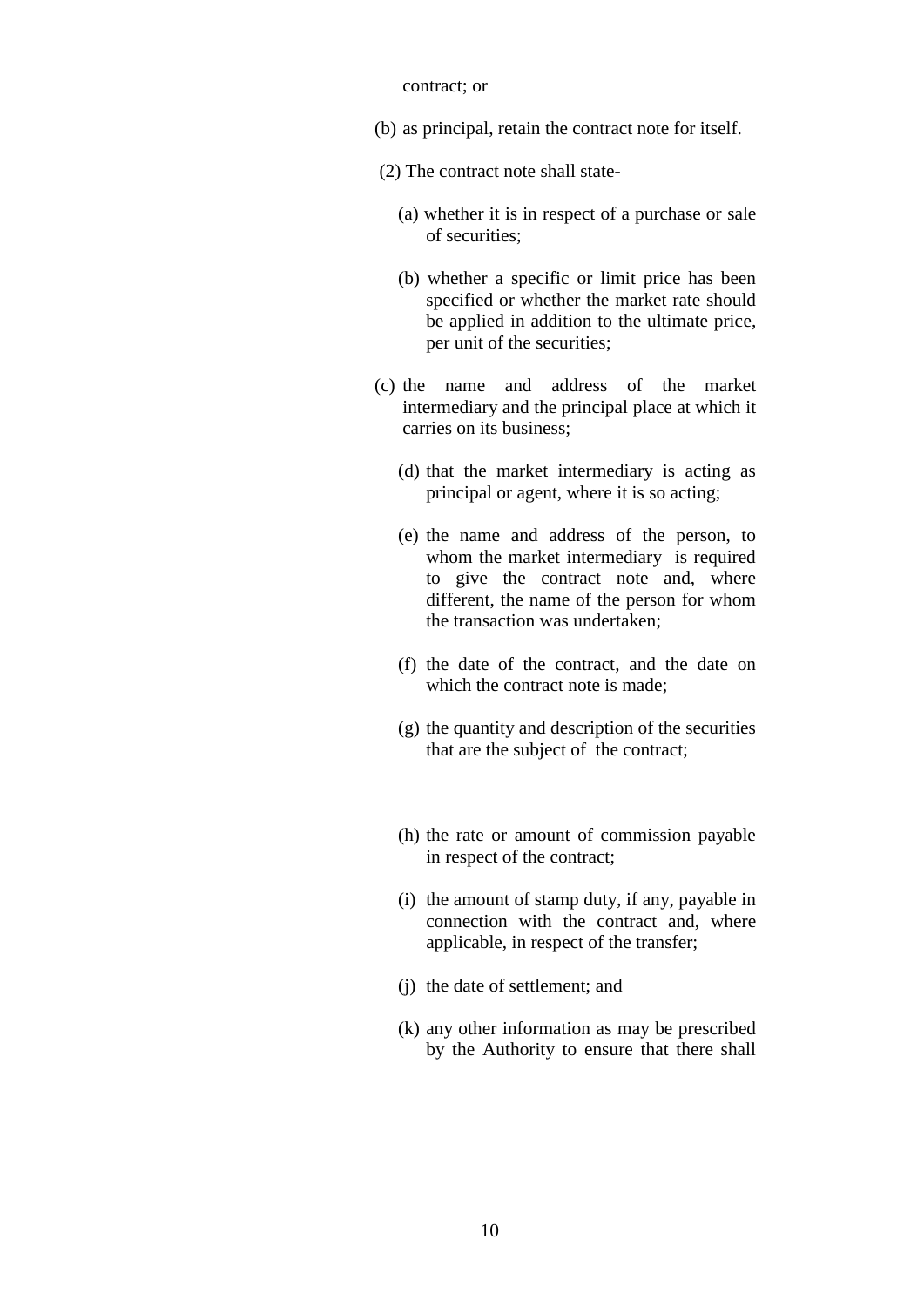be a complete audit trail in respect of the execution of client instructions and the settlement of market transactions.

Client confidentiality.  **15.** (1) A market intermediary shall keep all information in its possession, relating to a client, whether obtained from the client or third parties, confidential.

> (2) A market intermediary shall adopt and document policies and procedures designed to ensure that information obtained from clients and third parties is kept confidential and secure.

> (3) The policies and procedures adopted shall include–

- (a) a requirement that employees undertake to maintain confidentiality, in their contract of employment;
- (b) how to determine the employees who may have access to confidential information;
- (c) procedures that effectively restrict access to confidential information by employees through the use of secure document management, storage systems and encryption protected information, within the market intermediary's Information Technology system; and
- (d) systems designed to safeguard the integrity of any electronic record or transaction recording system.

 (4) Notwithstanding paragraph (1), a market intermediary may disclose information relating to a client to the Authority or an approved securities exchange, on request, or if it is ordered to do so by a court of competent jurisdiction.

Complaints procedure.  **16.** (1) A market intermediary shall adopt, document and disclose to a client its procedures for the proper handling of complaints from clients and ensure that appropriate remedial action is taken on the complaints promptly.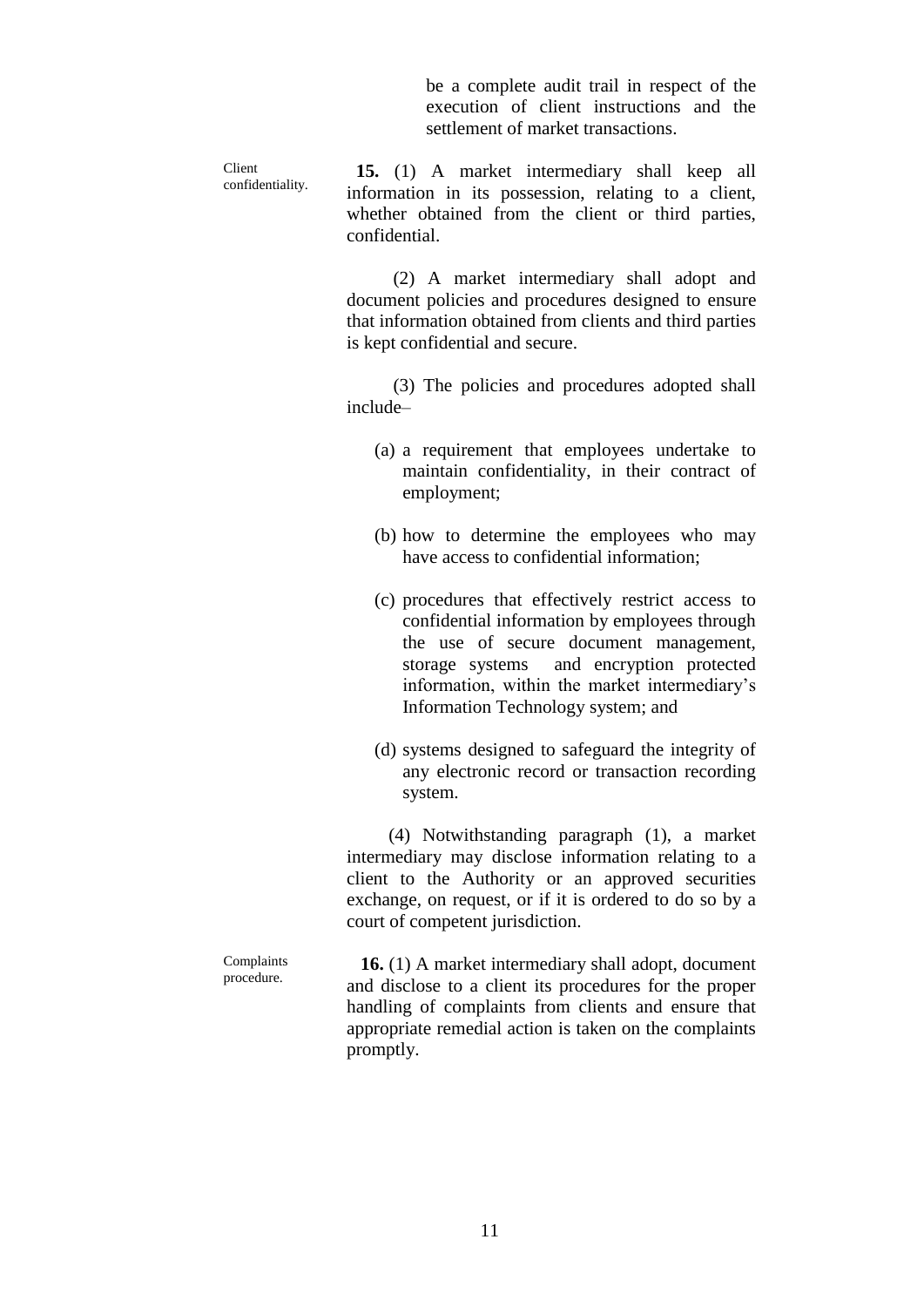(2) A market intermediary shall designate an officer to review and investigate all complaints lodged by clients and recommend appropriate remedial action to the management of the market intermediary.

 (3) A market intermediary shall handle complaints in a fair, appropriate and timely manner, and shall inform the client of the outcome.

 (4) A market intermediary shall, depending on the nature of the complaint, provide where a complaint is justified, appropriate restitution and address the weaknesses in its internal systems that led to the action causing the complaint.

 (5) A market intermediary shall document all the actions it has taken under the complaints procedure.

 (6) The complaints procedure shall set out the process for dealing with complaints, including–

- (a) the apportionment of responsibility for the actions that led to the complaint including to persons not specifically named in the complaint;
- (b) the timeframe for dealing with a complaint;
- (c) the timeframe within which to inform the complainant of progress in dealing with the complaint, which shall not be more than three months; and
- (d) the right to appeal to the chief executive of the market intermediary or another appropriately senior officer nominated by the chief executive, where the complaint cannot otherwise be resolved.

 (7) A market intermediary shall immediately and in all events within twenty four hours, inform the Authority of any complaint that is still unresolved, three months after it was received.

(8) A market intermediary shall maintain a record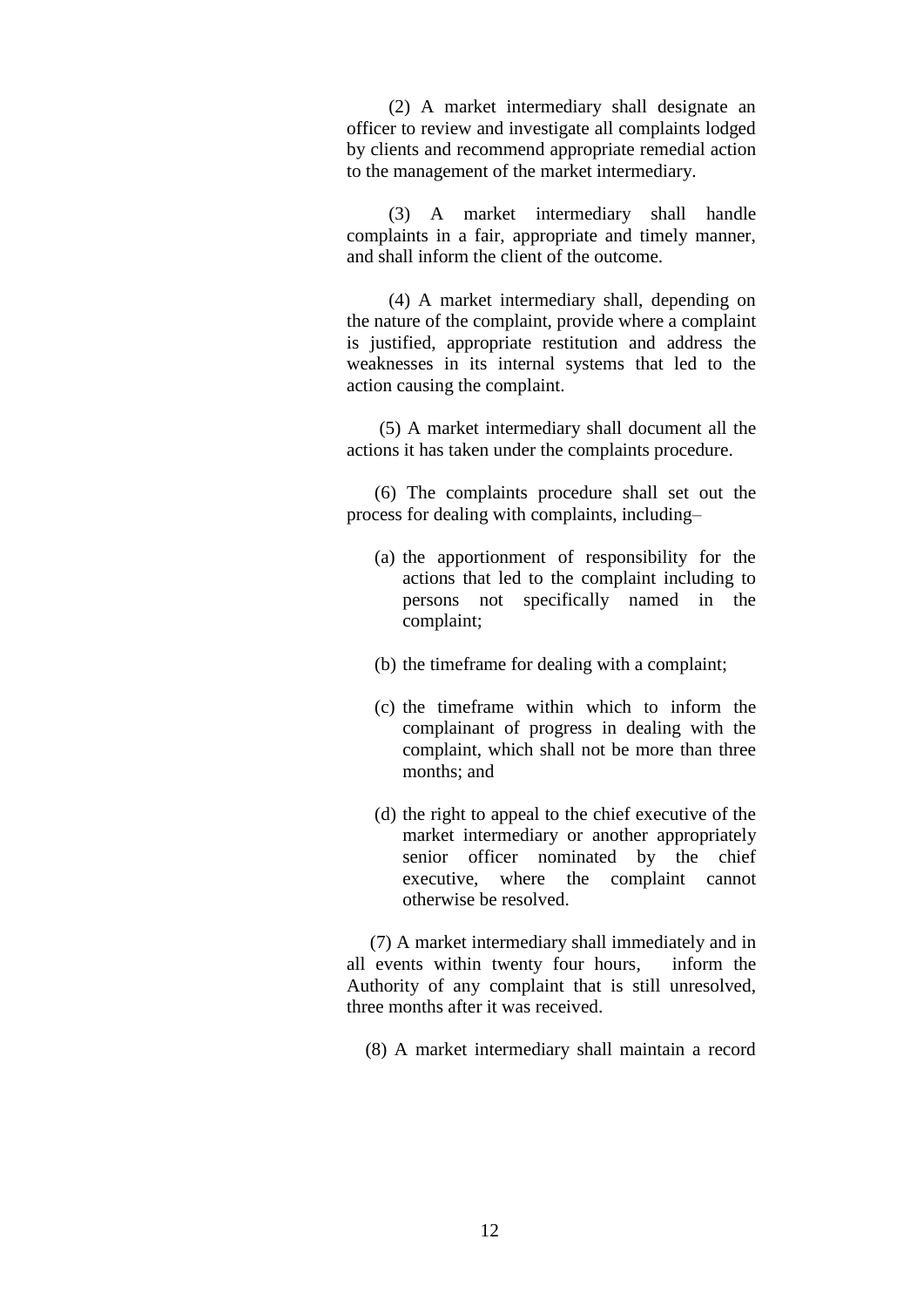of complaints showing–

|  |                         |  | (a) the client or any other person from whom a |  |  |
|--|-------------------------|--|------------------------------------------------|--|--|
|  | complaint was received; |  |                                                |  |  |

- (b) the nature of the complaint;
- (c) the officer handling the complaint;
- (d) the officer against whom the complaint was made or who was responsible for the action that led to the complaint;
- (e) the progress in handling the complaint;
- (f) the way the complaint was resolved; and
- (g) the time it took to resolve the complaint.

 (9) A market intermediary shall also maintain a summary register of complaints.

Execution of client order.  **17.** A market intermediary shall not execute an order unless the client has made sufficient arrangements for the necessary funds or securities.

- Timely execution.  **18.** A market intermediary shall execute client orders in the chronological sequence in which the orders were received and give priority to outstanding orders.
- Best execution.  **19.** A market intermediary shall deal for a client on the best terms available for the client.
- Timely allocation.  **20.** A market intermediary shall ensure that transactions it executes are allocated to the clients who gave the orders in a timely and equitable manner.
- Fair allocation.  **21.** Where a market intermediary has aggregated an order for a client's transaction with an order for its own account transaction, or with an order for another client's transaction, the market intermediary shall in the subsequent allocation–
	- (a) not give unfair preference to itself or to any of the clients; and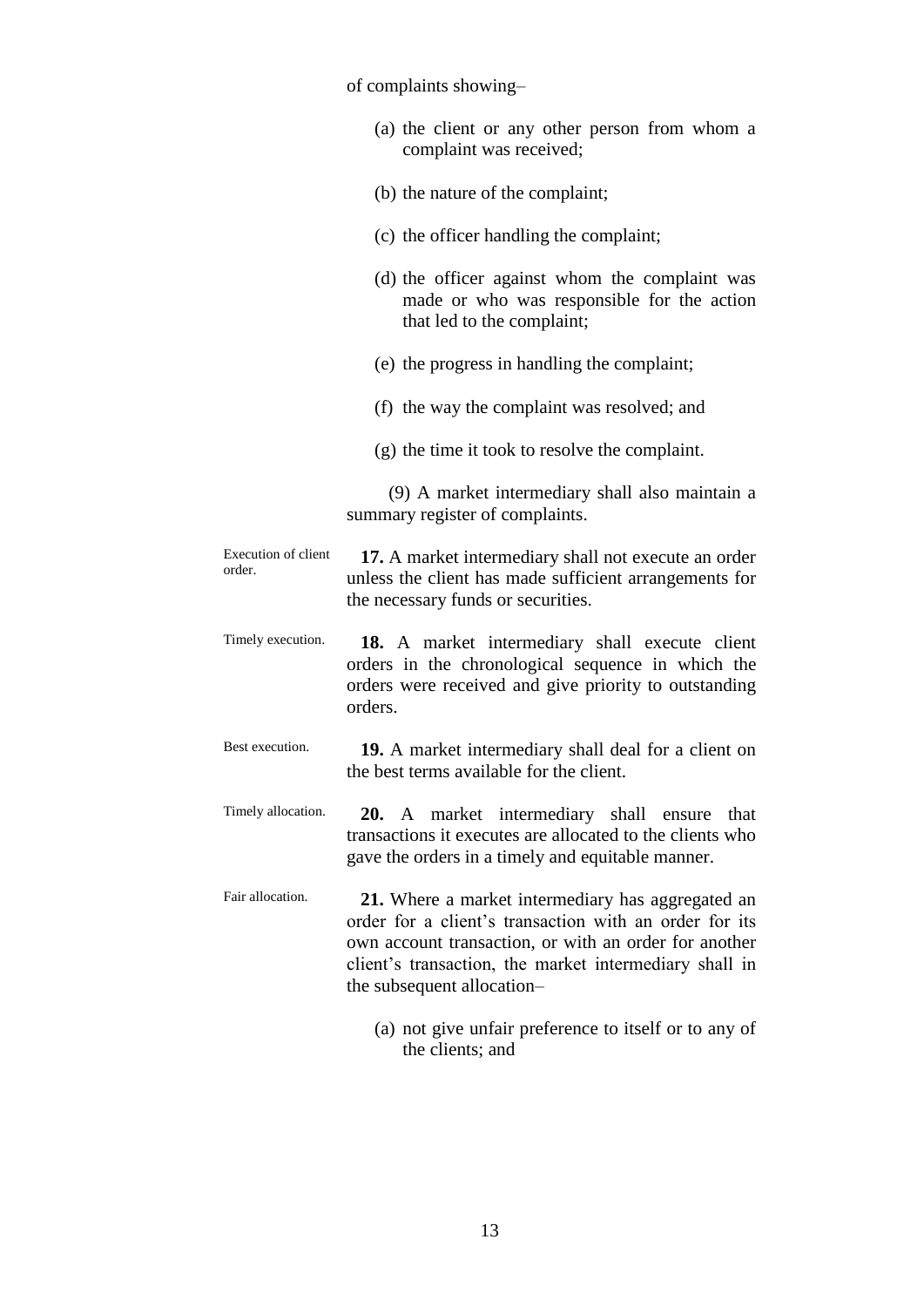|                                               | (b) give priority to satisfying orders for client<br>transactions, if all orders cannot be satisfied.                                                                                                                                                                                                                                                                                                                                                                                               |
|-----------------------------------------------|-----------------------------------------------------------------------------------------------------------------------------------------------------------------------------------------------------------------------------------------------------------------------------------------------------------------------------------------------------------------------------------------------------------------------------------------------------------------------------------------------------|
| Off-market<br>transactions.                   | 22. A market intermediary shall report all trades in<br>securities dealt with otherwise than at a licensed<br>securities exchange in such manner as may be<br>prescribed by the Authority.                                                                                                                                                                                                                                                                                                          |
| Front running.                                | 23. Where a market intermediary has a client order to<br>execute, or where it intends to publish to clients a<br>price-sensitive recommendation or research or<br>analysis, it shall not knowingly effect an own account<br>transaction in the securities concerned or in any<br>related investment until the order has been executed or<br>until the clients for whom the publication was<br>principally intended have had, or are likely to have<br>had, a reasonable opportunity to react to it. |
| Churning.                                     | <b>24.</b> A market intermediary shall not $-$                                                                                                                                                                                                                                                                                                                                                                                                                                                      |
|                                               | (a) deal or arrange a deal in the exercise of<br>discretion for any client; or                                                                                                                                                                                                                                                                                                                                                                                                                      |
|                                               | (b) advise a client to deal,                                                                                                                                                                                                                                                                                                                                                                                                                                                                        |
|                                               | if the dealing could in the circumstances be reasonably<br>considered as too frequent or too large having regard<br>to the trading activities, investment objectives, size<br>and operations of such client.                                                                                                                                                                                                                                                                                        |
| Insider dealing.                              | 25. A market intermediary shall take reasonable<br>steps to ascertain if any of its clients are insiders and<br>maintain records that assist it to monitor insider<br>dealing.                                                                                                                                                                                                                                                                                                                      |
| Prevention<br>of<br>money laundering,<br>etc. | <b>26.</b> (1) A market intermediary shall, on each<br>occasion that a client places an investment order with<br>it, obtain from the client-                                                                                                                                                                                                                                                                                                                                                        |
|                                               | (a) details relating to the origin and source of the<br>money or funds used or to be used for the<br>investment;                                                                                                                                                                                                                                                                                                                                                                                    |

(b) where the money or funds originate from outside Kenya, a confirmation from the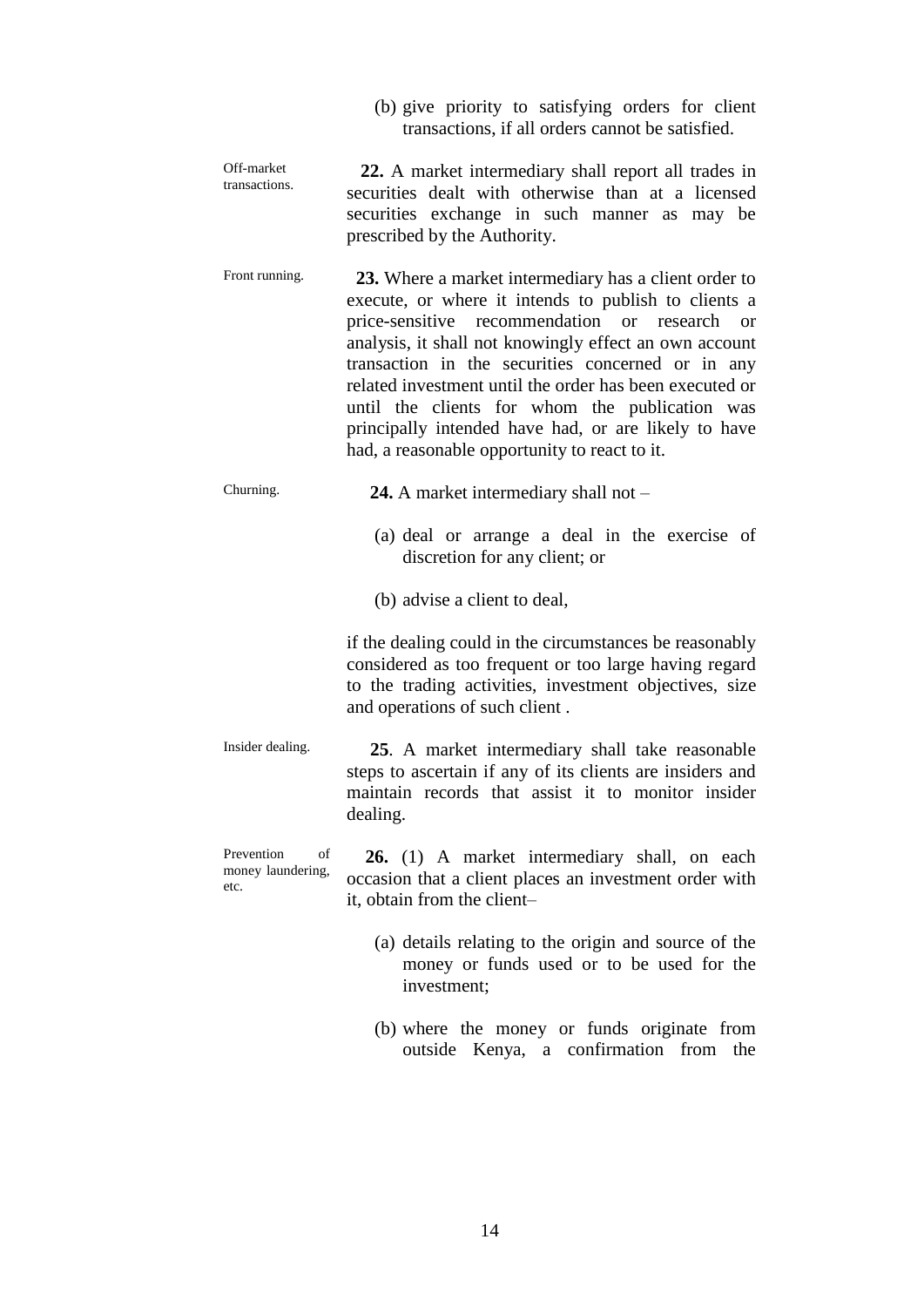remitting entity of the nature of the client's business and details relating to the source of the money or funds; and

- (c) a written declaration by the client confirming–
	- (i) the accuracy of all information given under subparagraph (a) or (b); and
	- (ii) that the money or funds used for the investment in securities does not arise from the proceeds of any money laundering or other illicit activities.

 (2) A market intermediary shall keep and maintain the information obtained from a client under paragraph (1) as part of the records required under regulation 32.

 **27.** (1) A market intermediary shall at all times comply with the Act, regulations made under the Act and with any other regulatory requirements prescribed by the Authority.

> (2) A market intermediary shall cooperate with the Authority and give the Authority all the reasonable assistance it requires to discharge its functions under the Act.

> (3) A market intermediary shall, immediately and in all events within twenty four hours inform the Authority of the occurrence of–

- (a) any event which could reasonably be expected to affect the Authority's assessment of its fitness and propriety or that of its management and staff;
- (b) a material breach of the regulatory requirements applicable to the market intermediary or a material change in any information provided in support of the licence application;
- (c) a reduction in working capital or financial resource to below one hundred and twenty per

Notification on compliance.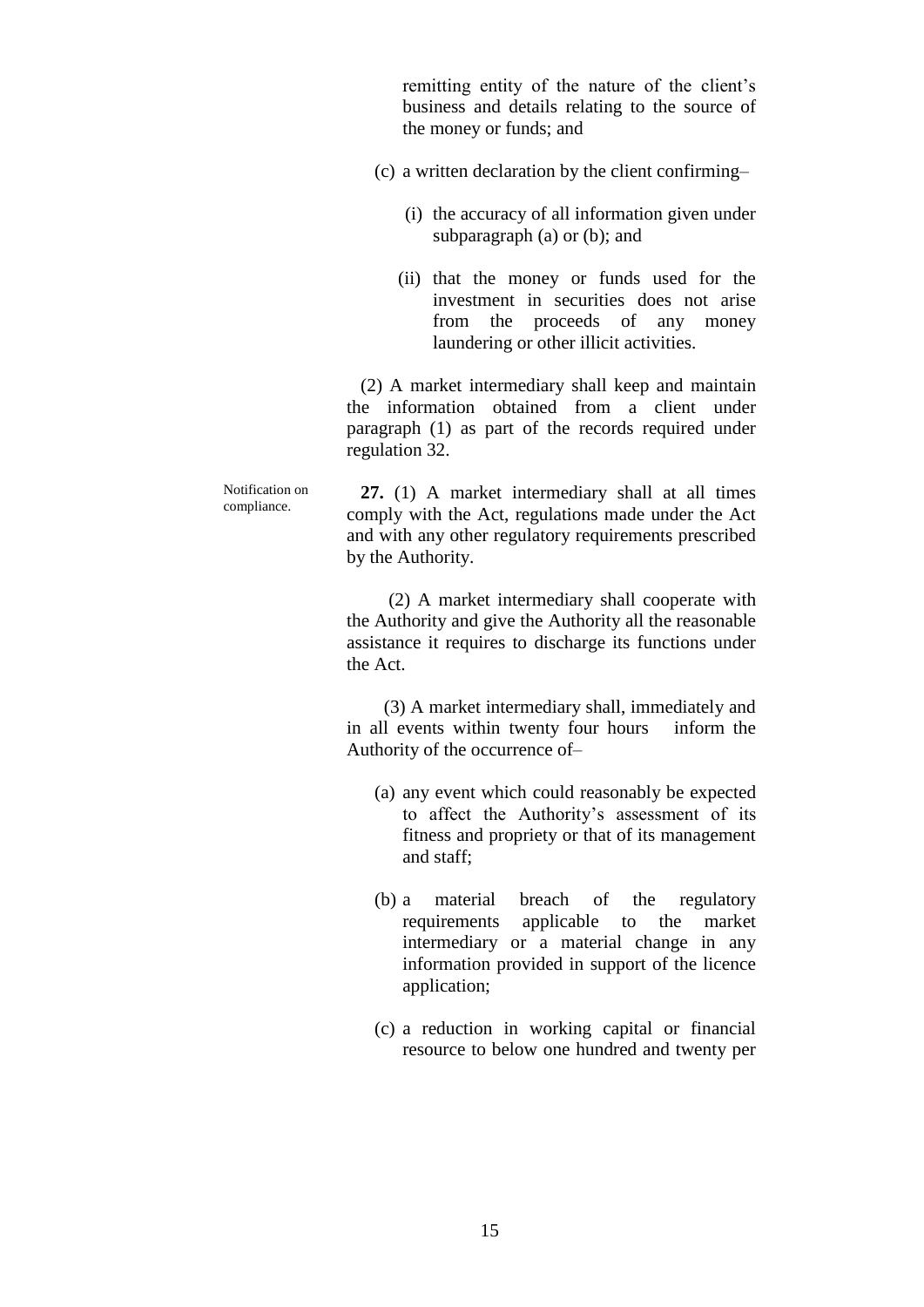centum of the specified minimum or a reduction of fifty per centum in the working capital or financial resource since the previous report to the Authority;

- (d) any concern of the market intermediary that it may not be able to meet its obligations to clients when they fall due;
- (e) any shortfall in the funds held in the client account below the total obligations to clients;
- (f) any inability to comply with any instruction or direction of the Authority;
- (g) any misstatement in any return previously submitted to the Authority;
- (h) any fraud on the market intermediary or by any of its employees;
- ` (i) any disciplinary action against any of its key personnel;
- (j) any investigation, finding or conviction relating to the market intermediary or any of the key personnel of the market intermediary by a law enforcement agency, regulatory authority, or professional association;
- (k) any civil claim against the market intermediary that exceeds twenty five per centum of the minimum financial resource requirement of the market intermediary; and
- (l) any action against it that may lead to its insolvency.

 (4) A market intermediary shall notify the Authority in not less than twenty eight calendar days, before it-

- (a) changes its name, business name (if different), business address and nature of business of the market intermediary;
- (b) appoints a new chief executive, director or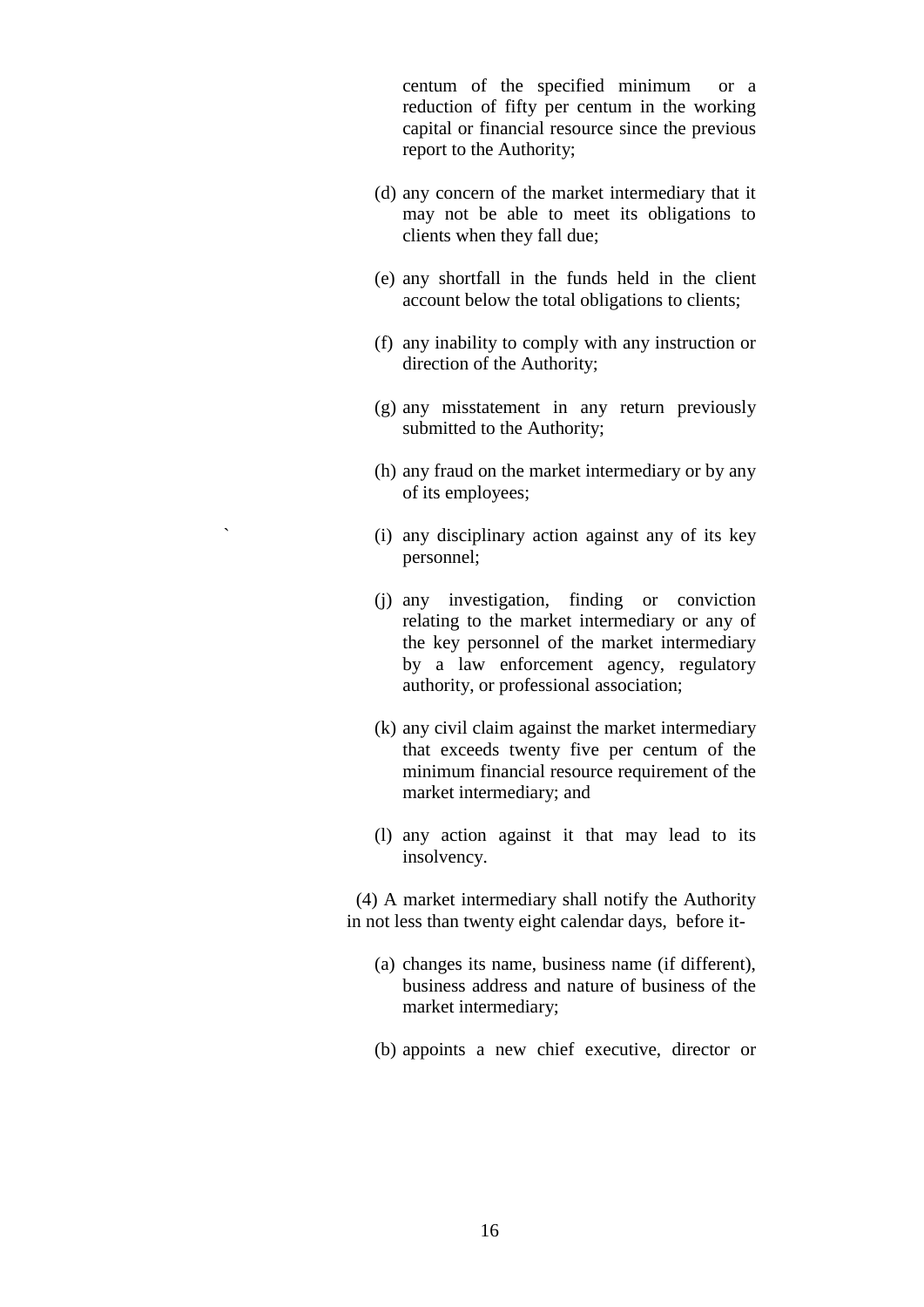## compliance officer;

| L.N 105/2013                      | (c) appoints a new internal auditor;                                                                                                                                                                              |
|-----------------------------------|-------------------------------------------------------------------------------------------------------------------------------------------------------------------------------------------------------------------|
|                                   | (d) decides to seek a licence from another<br>regulatory authority in Kenya or abroad;                                                                                                                            |
| Deleted by<br>L.N 105/2013        | (e)                                                                                                                                                                                                               |
|                                   | (f) changes its capital structure substantially;                                                                                                                                                                  |
|                                   | substantial<br>$(g)$ changes<br>ownership<br>its<br><sub>or</sub><br>shareholding;                                                                                                                                |
|                                   | (h) makes a substantial acquisition; or                                                                                                                                                                           |
|                                   | (i) decides to surrender its licence.                                                                                                                                                                             |
|                                   | (5) A market intermediary shall keep records of all<br>returns sent to and correspondence with the Authority.                                                                                                     |
| Clients' funds.                   | <b>28.</b> (1) A market intermediary shall hold its clients'<br>funds in trust for and on behalf of the clients on behalf<br>of whom the funds were received or are held<br>according to their respective shares. |
|                                   | (2) Clients' funds shall not form part of the<br>assets of the market intermediary for any purpose and<br>shall not be available in any circumstances for<br>payment of any debt of the market intermediary.      |
| Segregation of<br>clients' funds. | <b>29.</b> (1) A market intermediary that receives or holds<br>clients' funds shall open one or more client bank<br>accounts.                                                                                     |
|                                   | (2) A market intermediary shall segregate its<br>client bank accounts from any account holding funds<br>belonging to the market intermediary.                                                                     |
|                                   | (3) A market intermediary shall deposit into a<br>client bank account all funds received on behalf of or<br>from a client, upon receipt.                                                                          |
|                                   | $(4)$ A market intermediary shall keep records of $-$                                                                                                                                                             |
|                                   | all the amounts it has deposited into a<br>(a)                                                                                                                                                                    |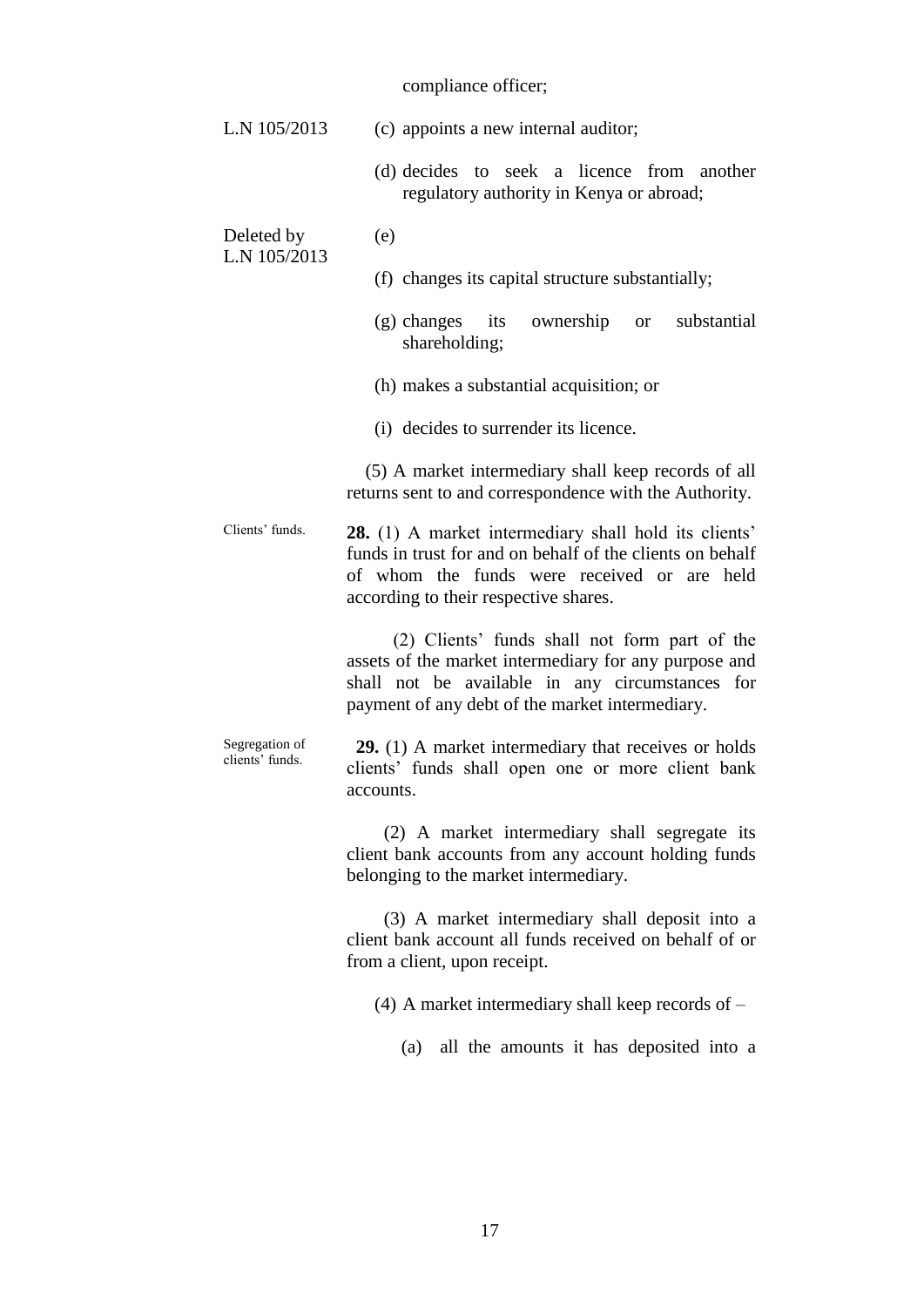client bank account held by the market intermediary, specifying the person on whose behalf the amounts are held and the dates on which they were deposited into the account;

- (b) all withdrawals from a client bank account, the dates of the withdrawals, and the names of the persons on whose behalf the withdrawals were made; and
- (c) any other particulars as may be prescribed by the Authority.

 (5) A market intermediary shall on a daily basis reconcile its records showing the amounts held on behalf of each client in the client bank account and the aggregate of clients' money held in the client account or being held by third parties on behalf of clients.

 (6) Where there is more than one client account, the market intermediary shall reconcile each client account separately as well as the aggregate position on all clients' accounts.

 (7) The officer who is responsible for authorising payments into and out of the client accounts shall not carry out the reconciliation.

 (8) A market intermediary shall obtain and maintain, in its records, written acknowledgement from the bank confirming that the clients' funds deposited with the bank are held in trust for the clients and are not available to offset any obligation of the market intermediary.

Accounting for and use of clients' funds  **30.** (1) A market intermediary shall promptly and accurately account for clients' funds and ensure that–

- (a) clients' funds and other funds are segregated;
- (b) the amount of clients funds standing to the credit of each client can be ascertained, at all times, by the Authority or any other party;

L.N 105/2013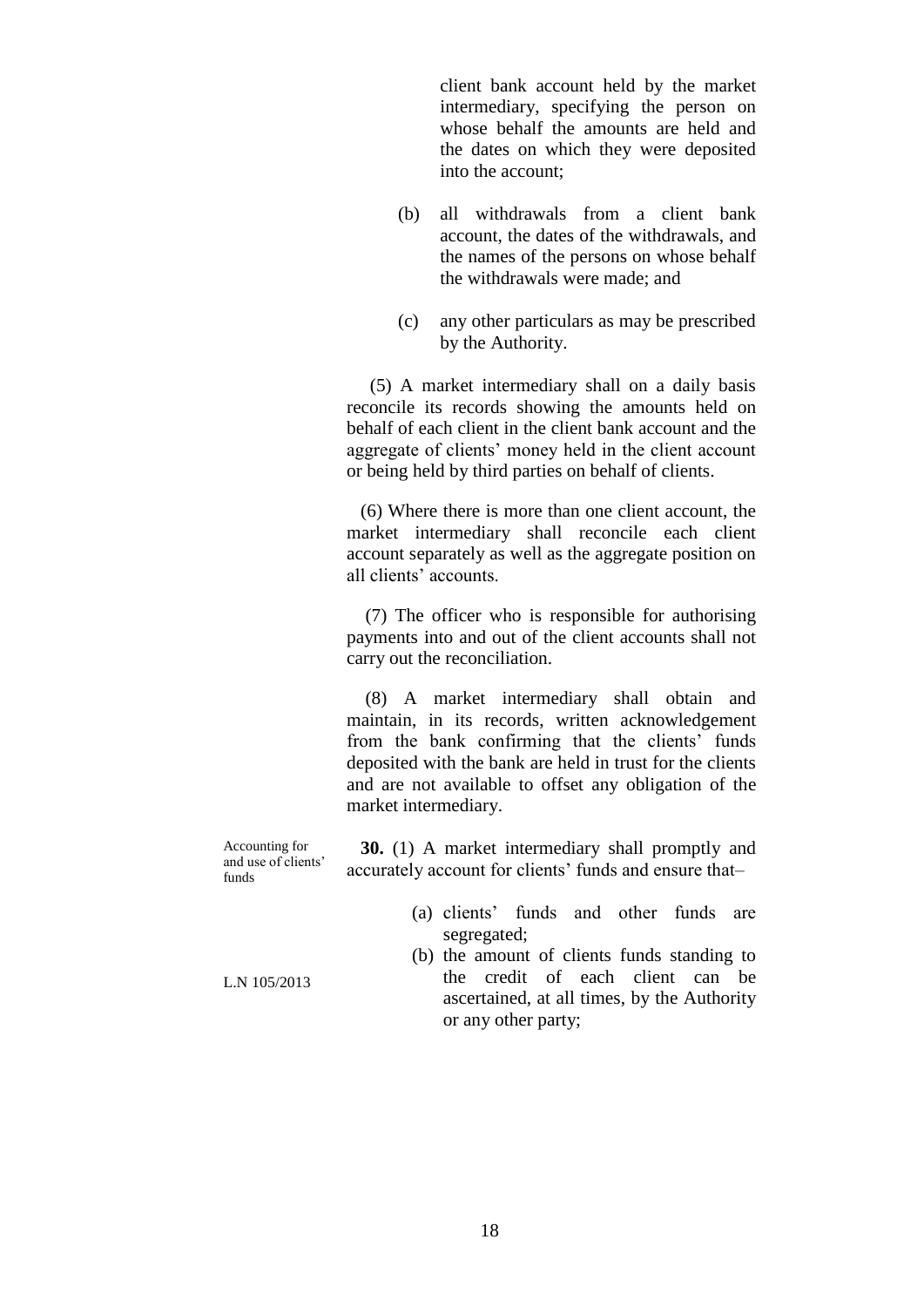(c) funds held on behalf of a client are not used for the benefit of another client.

 (2) A market intermediary shall not withdraw money deposited in a clients' bank account unless the money is required for the purposes of–

- (a) making a payment to, or in accordance with the written instructions of, a person entitled to the money;
- (b) purchasing, margining, guaranteeing, securing, transferring, adjusting or settling dealing in securities effected by the market intermediary on the written instructions of a client;
- (c) defraying brokerage and other charges incurred in respect of dealings in securities effected by the market intermediary on the written instructions of a client; or
- (d) making a payment that is otherwise authorized by law.

Segregation of other client property.

**31.** (1) All securities and other property held or received by a market intermediary on behalf of a client in connection with its regulated activity shall be segregated and accounted for separately.

 (2) A market intermediary shall keep such books and accounts as are necessary to-

- (a) show all its dealings with a client's securities and other property held or received by it on behalf of a client; and
- (b) distinguish securities and other property it holds or has received on behalf of each client from its own securities and property and other securities and property held or received by the market intermediary.
- (3) A market intermediary shall on monthly basis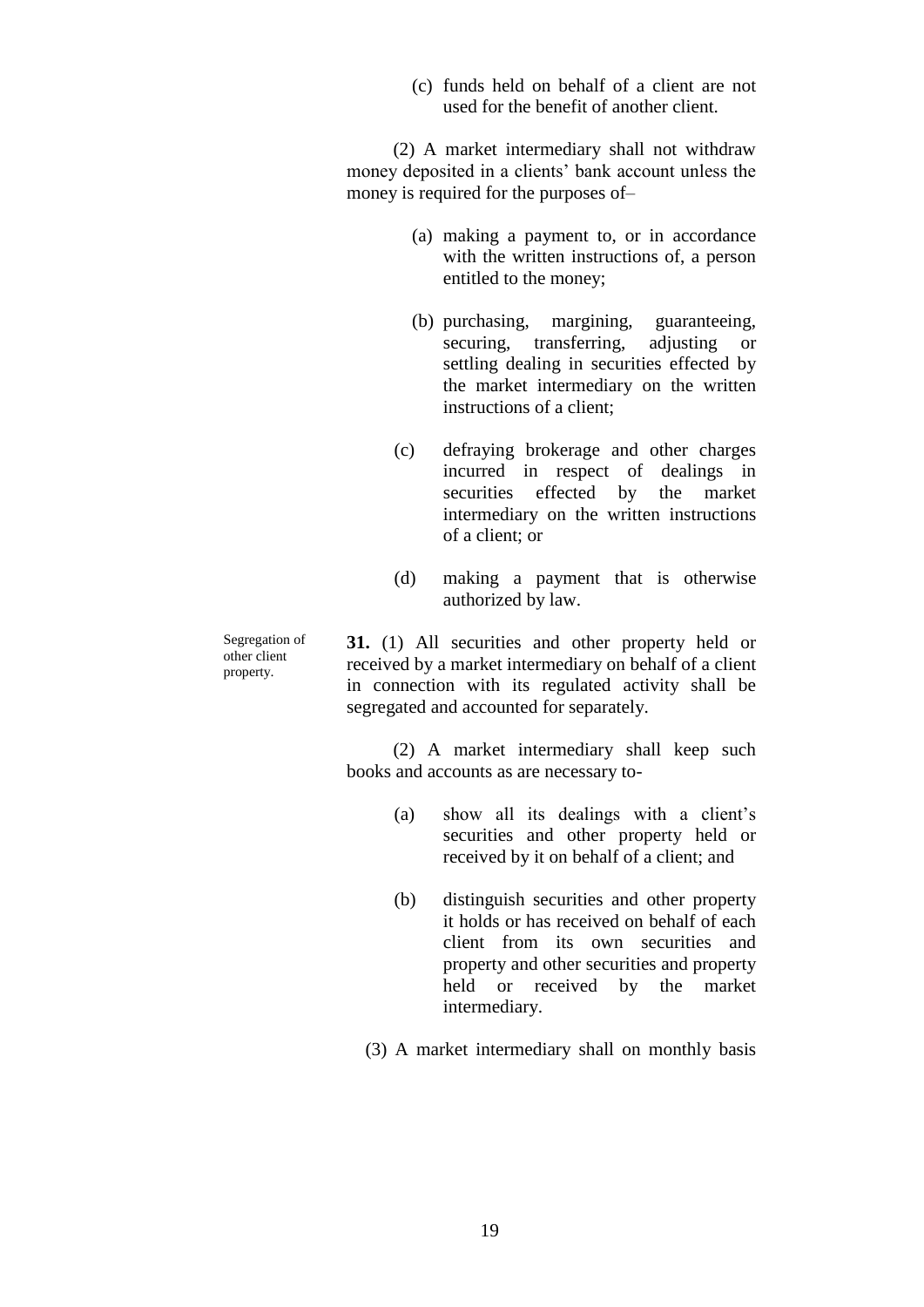reconcile the records of assets held by the market intermediary on behalf of clients, both individually and in aggregate, and compare the reconciliation with the evidence of the title to the assets controlled by the market intermediary, as immobilised securities or those held in certificated form (if any).

 (4) Where a market intermediary has appointed a custodian to hold the clients' assets, the market intermediary shall maintain records of all assets held by the custodian and reconcile the records on monthly basis, with the records of the market intermediary of the assets held on behalf of its clients both individually and collectively.

 (5) A market intermediary shall keep safely all evidence of title to client assets.

 (6) A market intermediary shall not dispose of client assets unless the client has instructed it, in writing.

 (7) A market intermediary shall ensure that its internal systems and controls do not permit its officers to dispose of, pledge, lend or otherwise deal with client assets except in accordance with these Regulations.

Requirements in respect of accounting records **32.** (1) A market intermediary shall keep proper accounts and records that show the transactions, effected on its behalf or on behalf of others and the financial position of its regulated activity.

(2) The records and accounts maintained under paragraph (1) shall-

- (a) disclose with reasonable accuracy, the financial position of a market intermediary at any given time;
- (b) enable a market intermediary to prepare a statement of financial position and a statement of comprehensive income at any given time; and

(c) show whether a market intermediary is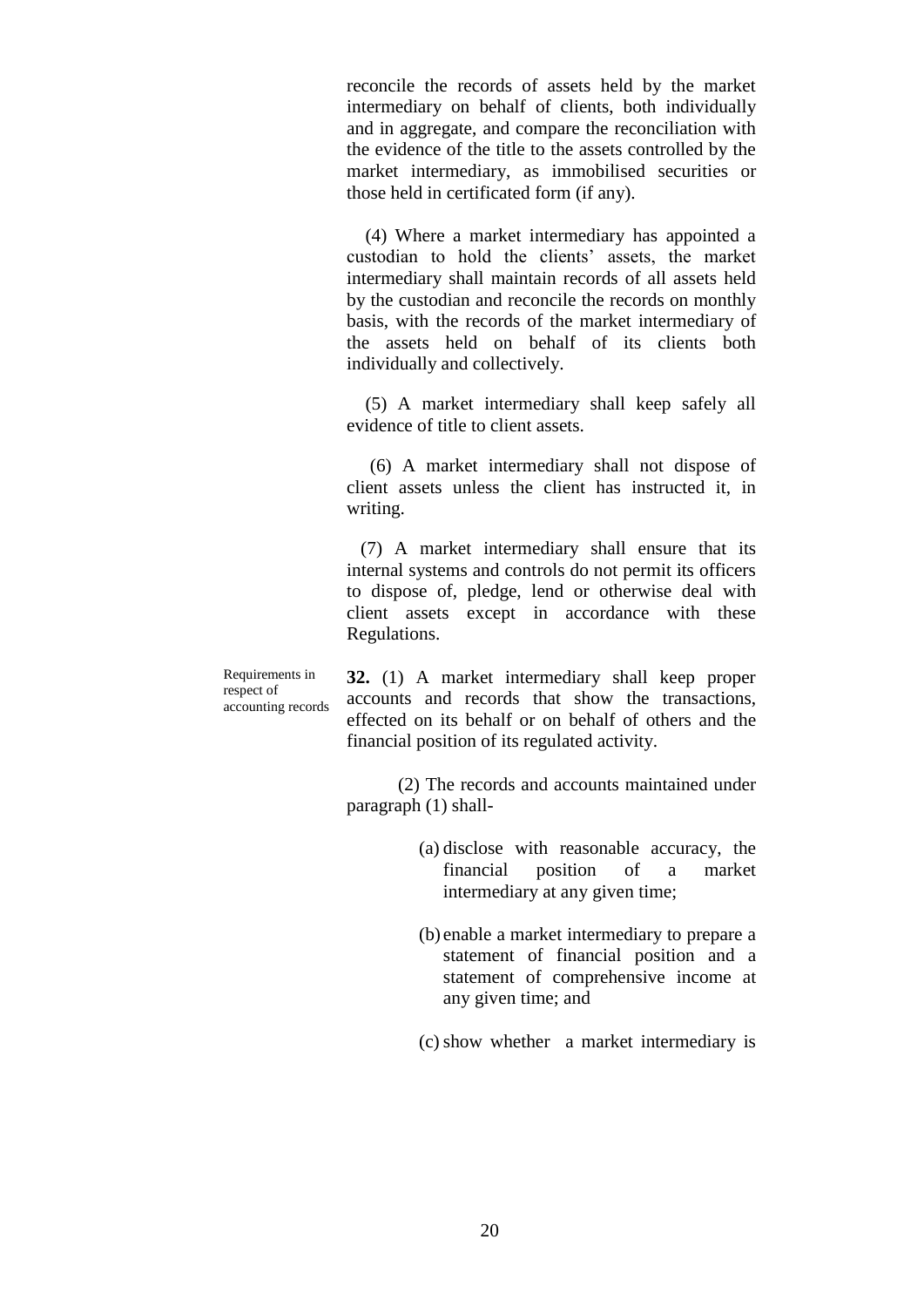maintaining adequate financial resources to meet its business commitments and withstand the risks to which its business is exposed to.

 (3) Notwithstanding paragraph (1), the accounting records shall be complete, allow for an independent assessment of the matters in paragraph (1) and contain–

- (a) day to day entries of all sums of money received and expended by the market intermediary, and the matters in respect of which the receipt and expenditure took place;
- (b) a record of all the assets and liabilities of the market intermediary including any commitments or contingent liabilities;
- (c) day to day entries of all purchases and sales of securities by the market intermediary distinguishing those made by the market intermediary on its own account and those made on behalf of others;
	- (d) day to day entries of the receipt and dispatch of documents of title, or documents evidencing title, to securities which are in the possession or control of the market intermediary;
- (e) day to day entries of
	- (i) clients' funds paid into or out of a client bank account maintained for the purposes of these regulations;
	- (ii) receipts and payments of clients' funds that are not paid into or out of a client bank account, identifying the persons to whom each receipt or payment relates;

(f) a record of –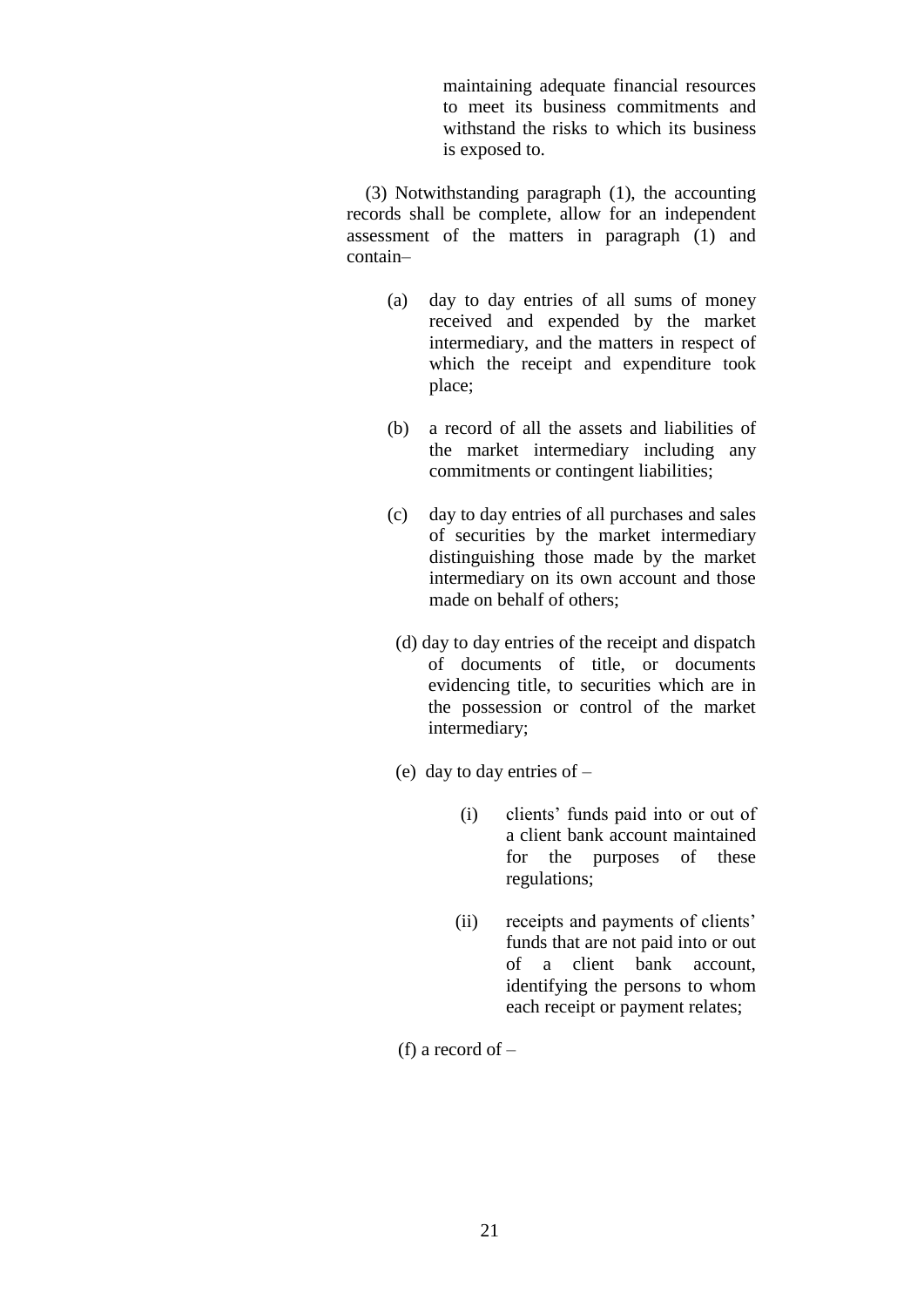- (i) the aggregate balances on client bank accounts;
- (ii) individual client balances allocated as against the names of the client;
- (iii) sufficient information to explain the market intermediary's dealings with each client bank account, including the time and date;
- (iv) the time, date and complete particulars of instructions received from and trades executed for clients including details of short positions;
- (v) complete particulars of the market intermediary's orders and trades, including time and date;
- (g) details of any credit extended or loans made in respect of margin or otherwise; and

(h) details of all securities that are–

- (i) the property of the market intermediary, showing who holds them and if held otherwise than by the market intermediary details on whether they are held as collateral against loans or advances; and
- (ii) not the property of the market intermediary, for which the market intermediary is accountable, showing by who or for whom they are held and distinguishing those which are deposited with a third party as security for loans or advances made to the market intermediary or any related person, for any other purpose;
- (i) any other particulars required from time to time by the Authority or the securities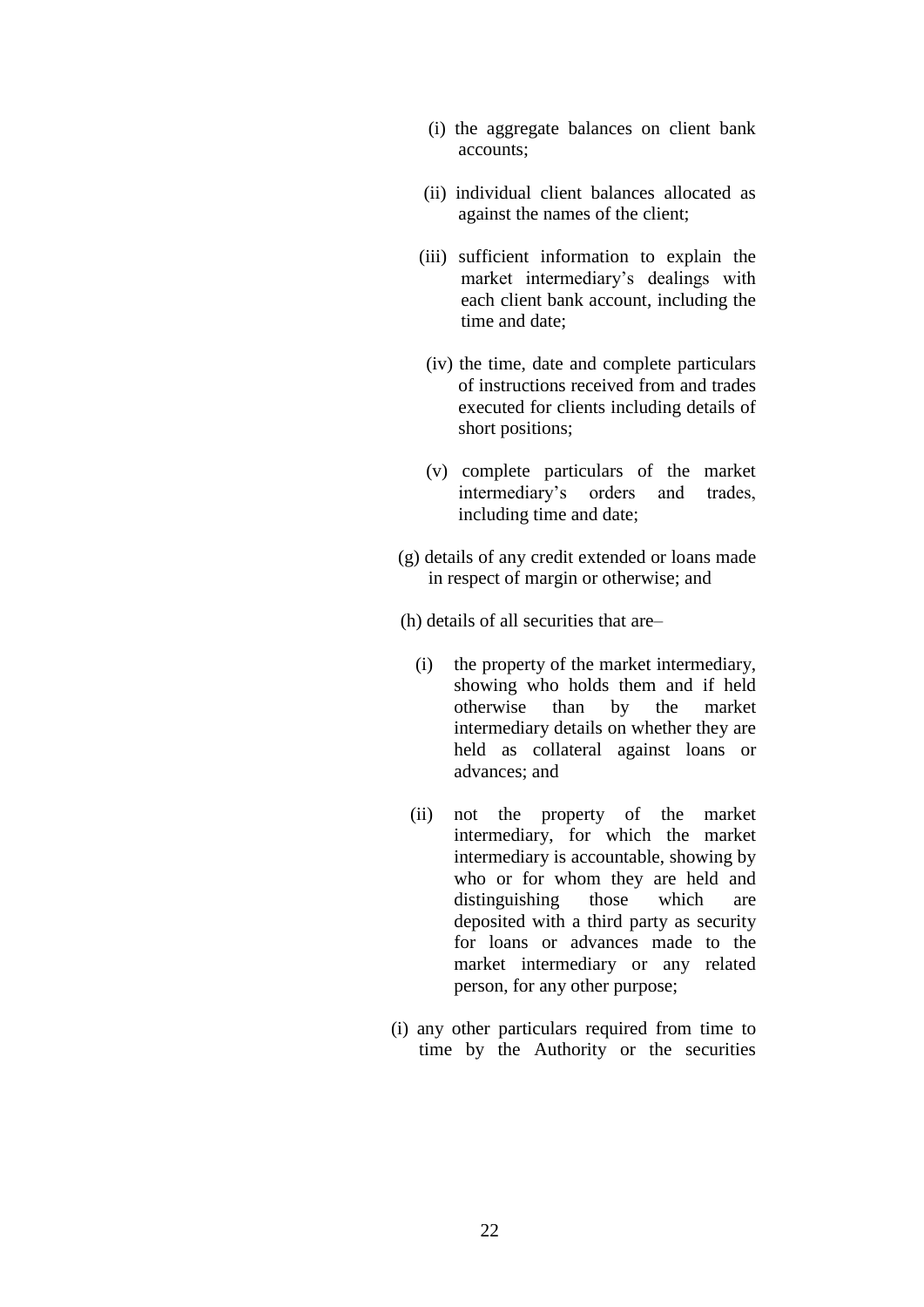exchange to be contained in the accounting records of a market intermediary.

Records to be up to date.

**33.** (1) A market intermediary shall ensure that its records are updated on a daily basis.

 (2) A market intermediary shall establish procedures that facilitate its compliance with its financial resource, client asset and working capital requirements.

 (3) Notwithstanding the generality of paragraph (2) a market intermediary shall establish procedures for-

- (a) daily reconciliations of funds held in the client accounts;
- (b) daily calculations of the working capital and financial resource; and
- (c) the maintenance of a record of daily calculations and reconciliations.

Audit trail. **34.** (1) A market intermediary shall record the information that is required to be recorded by these Regulations in a way that identifies all transactions and allows for the tracing of transactions, from the initiation of the order to its final settlement.

> (2) A market intermediary shall file, index, crossreference or arrange its records in a manner that permits prompt access to any particular record.

| Conformity with | 35. A market intermediary shall keep its accounting    |
|-----------------|--------------------------------------------------------|
| accounting      | records in accordance with the International Financial |
| standards       | Reporting Standards.                                   |
| Retention of    | <b>36.</b> A market intermediary shall preserve the    |
| records         | accounting records keep under regulation 32 for seven  |

Inspection of records.  **37.** The Authority or any person authorised by the

years from the date on which they are made.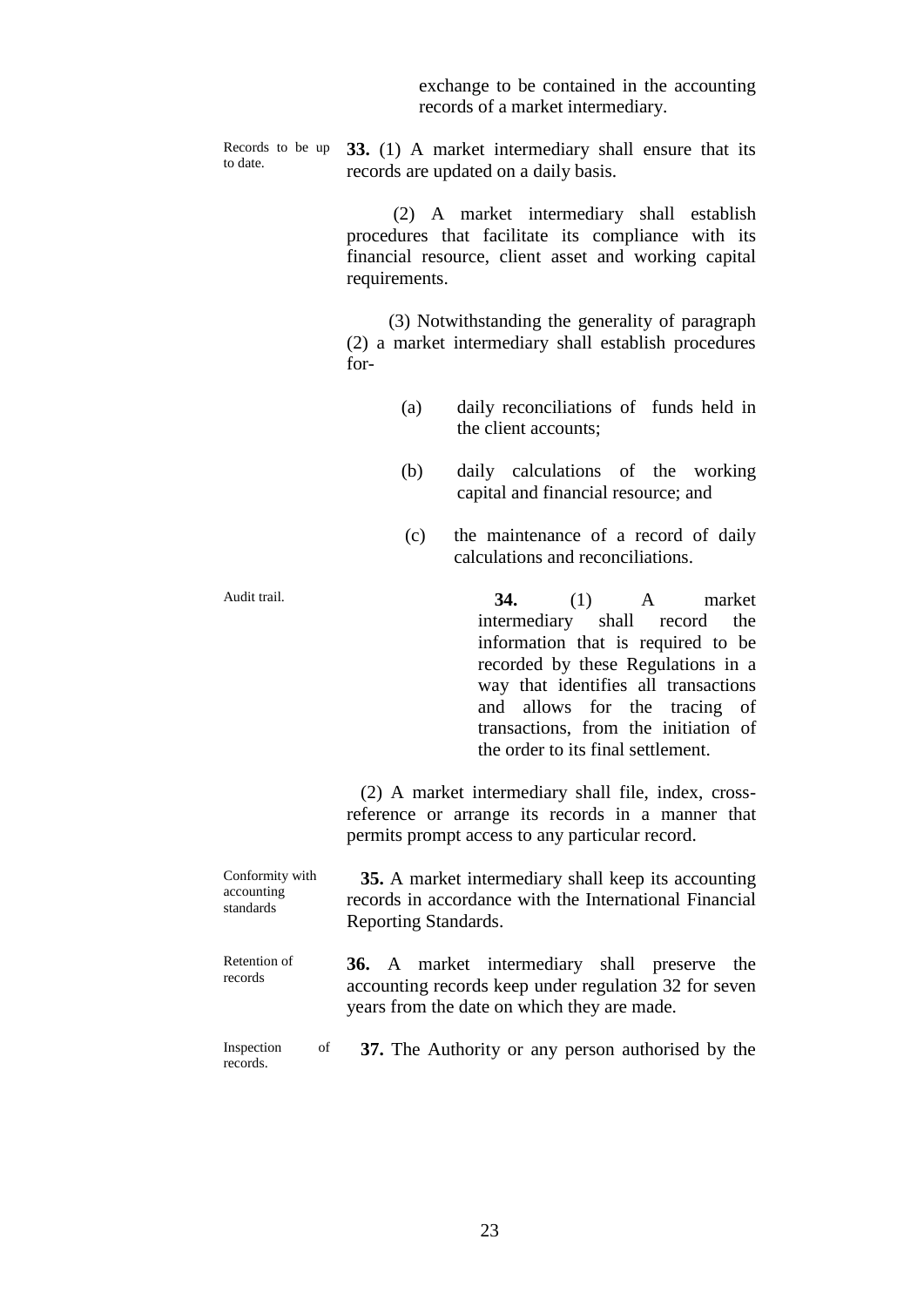Authority may, at reasonable times and during the period which accounting records kept under regulation 32 are required to be preserved, require a market intermediary to produce, the accounting records for purposes of inspection.

Imposition of additional requirements securities exchange or self regulatory organizations.

**38.** (1) A securities exchange or other self regulatory organization may impose additional obligations or requirements that it considers necessary on market intermediaries that are members of the exchange or the self regulatory organization.

(2) Notwithstanding the generality of paragraph (1), a securities exchange or self regulatory organization may impose additional obligations or requirements relating to-

- (a) the keeping of accounts, books and records;
- (b) periodic financial reporting to the securities exchange or self regulatory organization in the form and manner required by the securities exchange or self regulatory organization;
- (c) the audit of accounts;
- (d) the information to be given in audit reports; or
- (e) spot order checks.

Preparation of annual financial statements.

 **39**. A market intermediary shall, at the end of its financial year, prepare in accordance with International Financial Reporting Standards annual financial statements that consist of–

- L.N 105/2013 (a) a statement of financial position, that gives a true and fair view of the state of affairs of the market intermediary, as at the last day of the financial year;
	- (b) a statement of comprehensive income, that gives a true and fair view of the market intermediary's profit or loss, for the financial year.

Inserted by L.N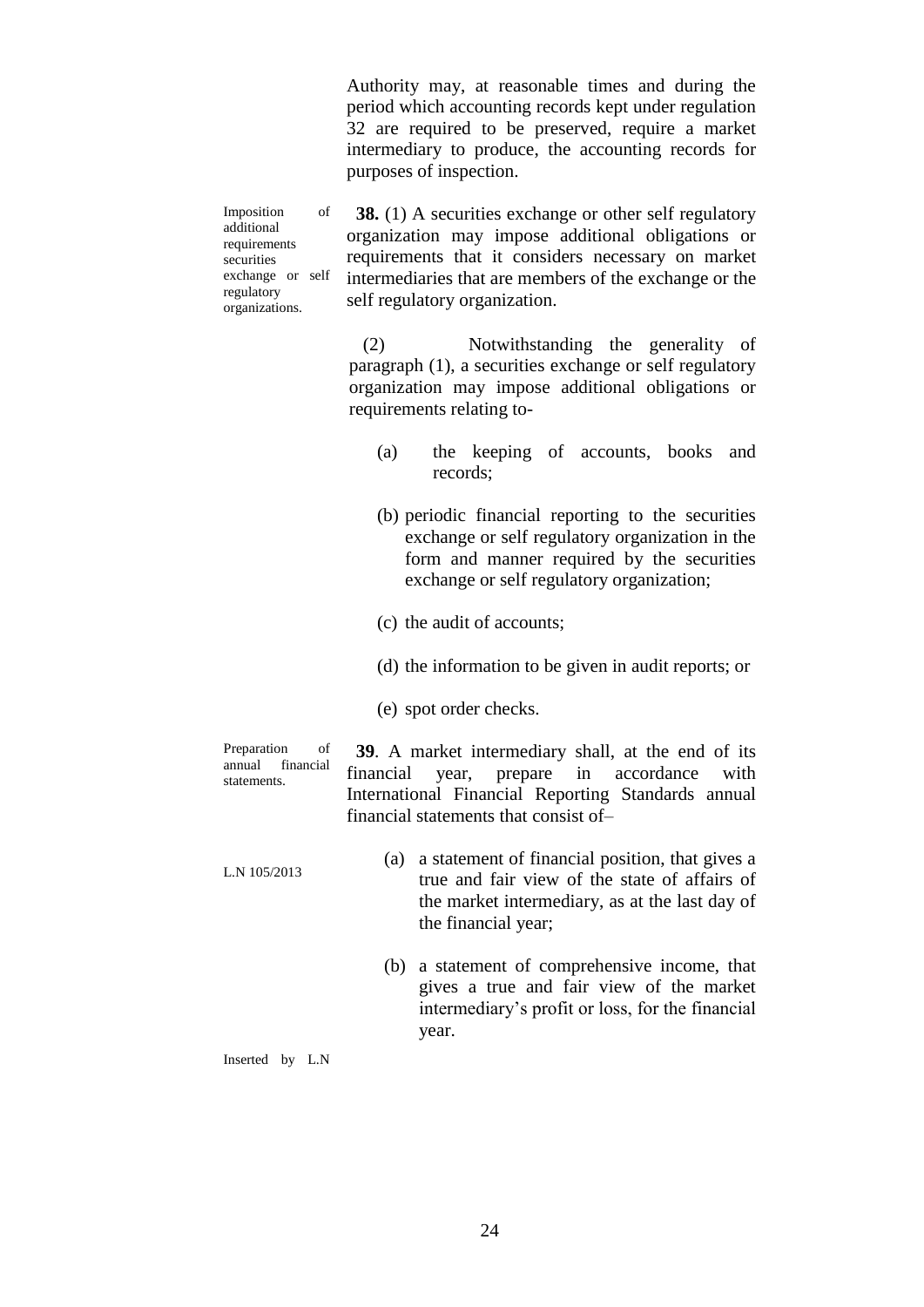| 105/2013                                         | (c) a statement of changes in owners' equity;                                                                                                                                                                                                                                                                                                                    |
|--------------------------------------------------|------------------------------------------------------------------------------------------------------------------------------------------------------------------------------------------------------------------------------------------------------------------------------------------------------------------------------------------------------------------|
| Inserted by L.N<br>105/2013                      | a statement of cash flows;<br>(d)<br>a description of the accounting policies<br>(e)<br>which the market intermediary has applied                                                                                                                                                                                                                                |
| Inserted by L.N<br>105/2013                      | and adopted while preparing the financial<br>statements; and                                                                                                                                                                                                                                                                                                     |
| Inserted by L.N<br>105/2013                      | (f)<br>notes on financial statements explaining the<br>various items that appear in the financial<br>statements under this Regulation.                                                                                                                                                                                                                           |
| Power to require<br>returns.                     | 40. (1) The Authority may, by a notice in writing,<br>require a market intermediary to submit to it such<br>periodic returns as it may specify.                                                                                                                                                                                                                  |
|                                                  | (2) The Authority may, in addition to any<br>periodic returns required under paragraph (1), by a<br>notice in writing require a market intermediary to<br>generally or in a particular case or class of cases,<br>submit to the Authority such exceptional returns as it<br>may specify.                                                                         |
| Submission of<br>annual financial<br>statements. | 41. (1) A market intermediary shall submit to the<br>Authority, within three months after the end of each<br>financial year, its auditor's report together with-                                                                                                                                                                                                 |
|                                                  | (a) its annual financial statements; and                                                                                                                                                                                                                                                                                                                         |
|                                                  | (b) a written confirmation that it has complied<br>with these Regulations and any<br>other<br>additional requirements of the Authority.                                                                                                                                                                                                                          |
|                                                  | (2) Where an auditor's report on a market<br>intermediary is qualified on grounds of the auditor's<br>uncertainty on the completeness or accuracy of the<br>accounting records, the report shall, when it is being<br>submitted by the market intermediary to the Authority<br>be accompanied by a written statement signed by two<br>directors stating whether- |

(a) all the accounting records of the market intermediary were made available to the auditor for the purposes of its audit;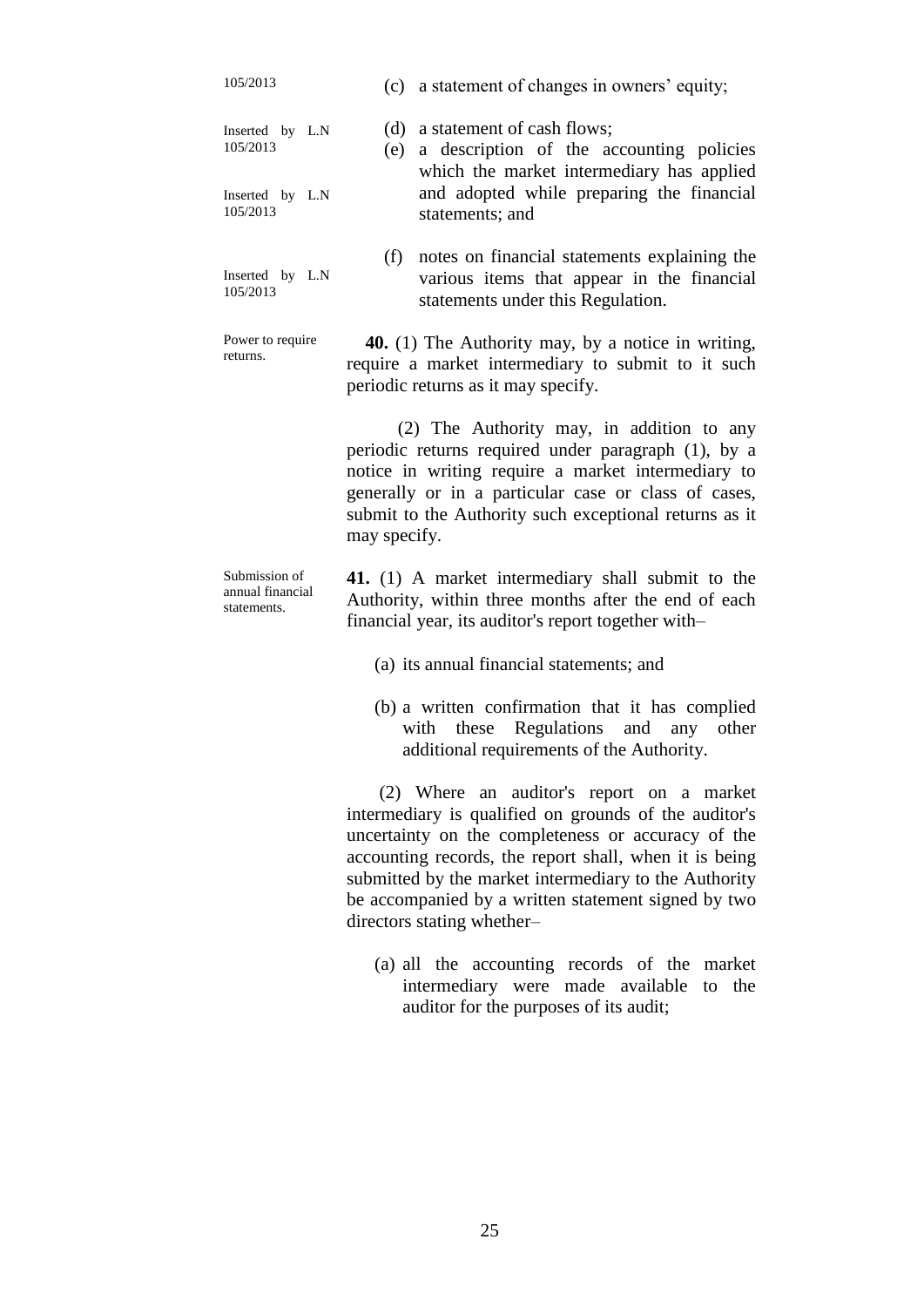|                                    | (b) all transactions undertaken by the market<br>intermediary were properly reflected<br>and<br>recorded in its accounting records; and                                                                                           |
|------------------------------------|-----------------------------------------------------------------------------------------------------------------------------------------------------------------------------------------------------------------------------------|
|                                    | (c) all the other records of the market intermediary<br>and related information were made available to<br>the auditor.                                                                                                            |
| Appointment of<br>external auditor | 42. (1) A market intermediary shall appoint an<br>external auditor and issue him with an engagement<br>letter, that sets out his powers and duties, and is signed<br>by both the market intermediary and the external<br>auditor. |
|                                    | (2) The market intermediary shall retain a copy<br>of the engagement letter issued under paragraph (1).                                                                                                                           |
| L.N 105/2013                       | (3)<br>A market intermediary shall not<br>appoint or remove an auditor except<br>with prior approval of the Authority at<br>least one month prior to<br>such<br>appointment or removal.                                           |
| L.N 105/2013                       | A person appointed as an auditor<br>(4)<br>under this Regulation shall serve for a<br>maximum period of four consecutive<br>years                                                                                                 |
| Powers and duties<br>of auditors.  | 43. (1) An auditor appointed under regulation 42–                                                                                                                                                                                 |
|                                    | (a) shall have access at all reasonable times to<br>the accounting records, other records and<br>documents relating to the business of a<br>market intermediary; and                                                              |
|                                    | (b) may request the market intermediary to<br>provide such information or explanations<br>considers<br>necessary for the<br>that he<br>performance of its duties.                                                                 |
|                                    | (2) An external auditor shall before preparing a<br>report for the purposes of these Regulations, carry out<br>an examination that will enable him to determine                                                                   |

whether-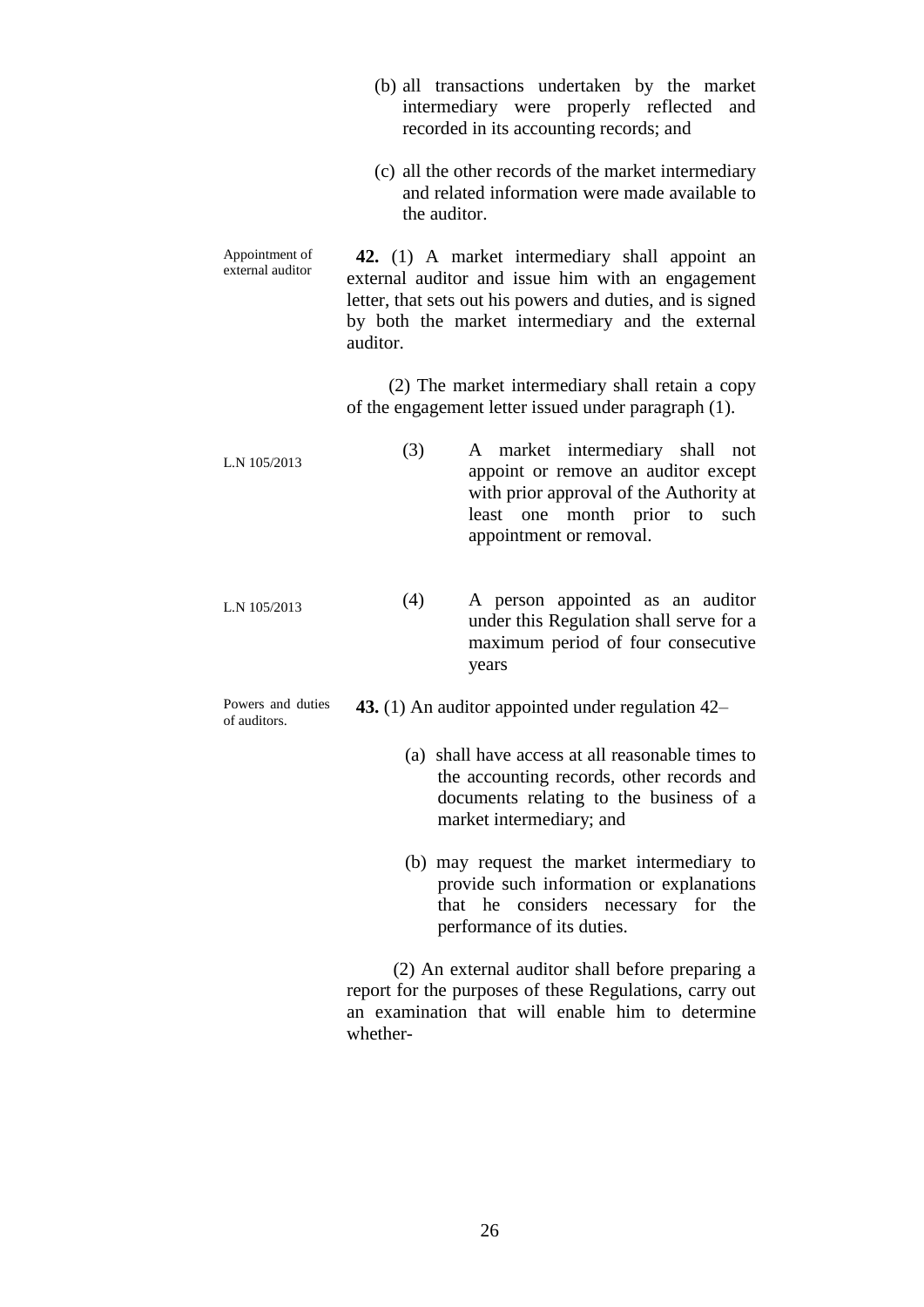- (a) the annual financial statements of the market intermediary were prepared in accordance with these Regulations;
- (b) in the case of the statement of the financial position, a true and fair view of the financial state of affairs of the market intermediary was given as at the end of the financial year;
- (c) in the case of the statement of comprehensive income, a true and fair view of the profit or loss of the market intermediary was given for the financial year;
- (d) the market intermediary kept proper accounting records throughout the financial year;
- (e) the market intermediary kept clients' funds and other client's assets properly segregated as is required under these Regulations;
- (f) the statement of financial position and the statement of comprehensive income are in agreement with the market intermediary's accounting records;
- (g) he has obtained all the information and explanations which, to the best of his knowledge and belief, are necessary for the purposes of its audit;
- (h) the market intermediary has maintained throughout the financial year systems adequate to enable him to identify documents of title, or documents evidencing title, to securities title in safekeeping for the market intermediary's clients in accordance with these regulations; and
- (i) the market intermediary complied with these Regulations throughout the financial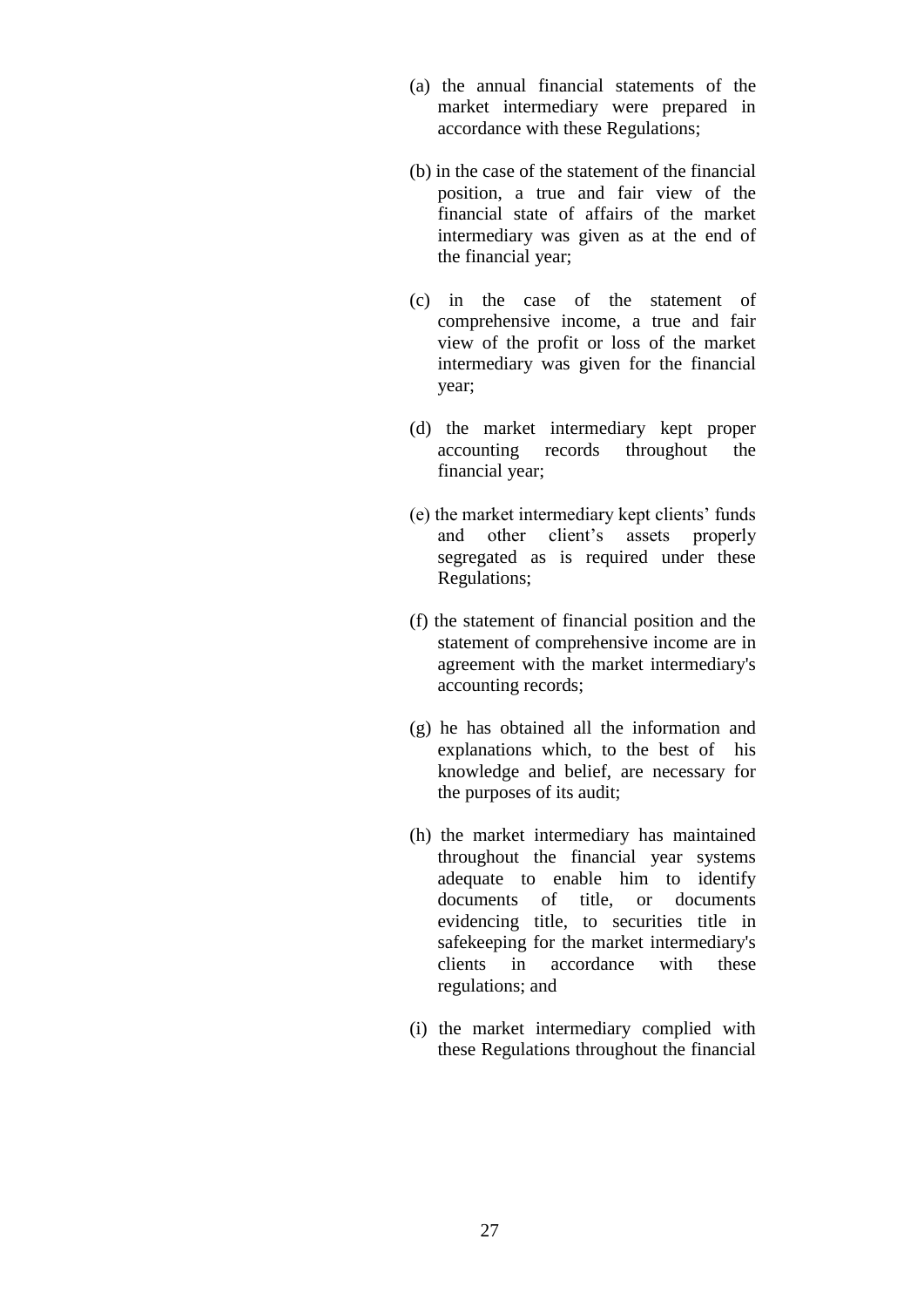(3) An external auditor shall, after carrying out an examination, submit a report on the annual financial statements of the market intermediary to the Authority.

Contents of auditor's report.  **44.** (1) The external auditor shall state whether the annual financial statements of the market intermediary have been audited in accordance with the International Standards on Auditing, in his report.

> (2) The external auditor shall state his opinion on the matters that he is required to determine under regulation 43 (2).

Qualified reports. **45.** (1) Where the external auditor forms the opinion that a market intermediary has not complied with any provision of these Regulations relating to the keeping of accounts, financial records and preparation of financial statements, the external auditor shall state the opinion in his report and specify the provisions that have not been met.

> (2) Where the external auditor did not obtain all the information and explanations that, to the best of its knowledge and belief, are necessary for the purposes of its audit, it shall state that fact in its report.

> (3) Where the external auditor is not able to form an opinion on whether a market intermediary has not complied with any provision of these Regulations relating to the keeping of accounts, financial records and preparation of financial statements, it shall state so in its report and give the reasons for not being able to form an opinion.

Deleted by L.N 105/2013  **46.**